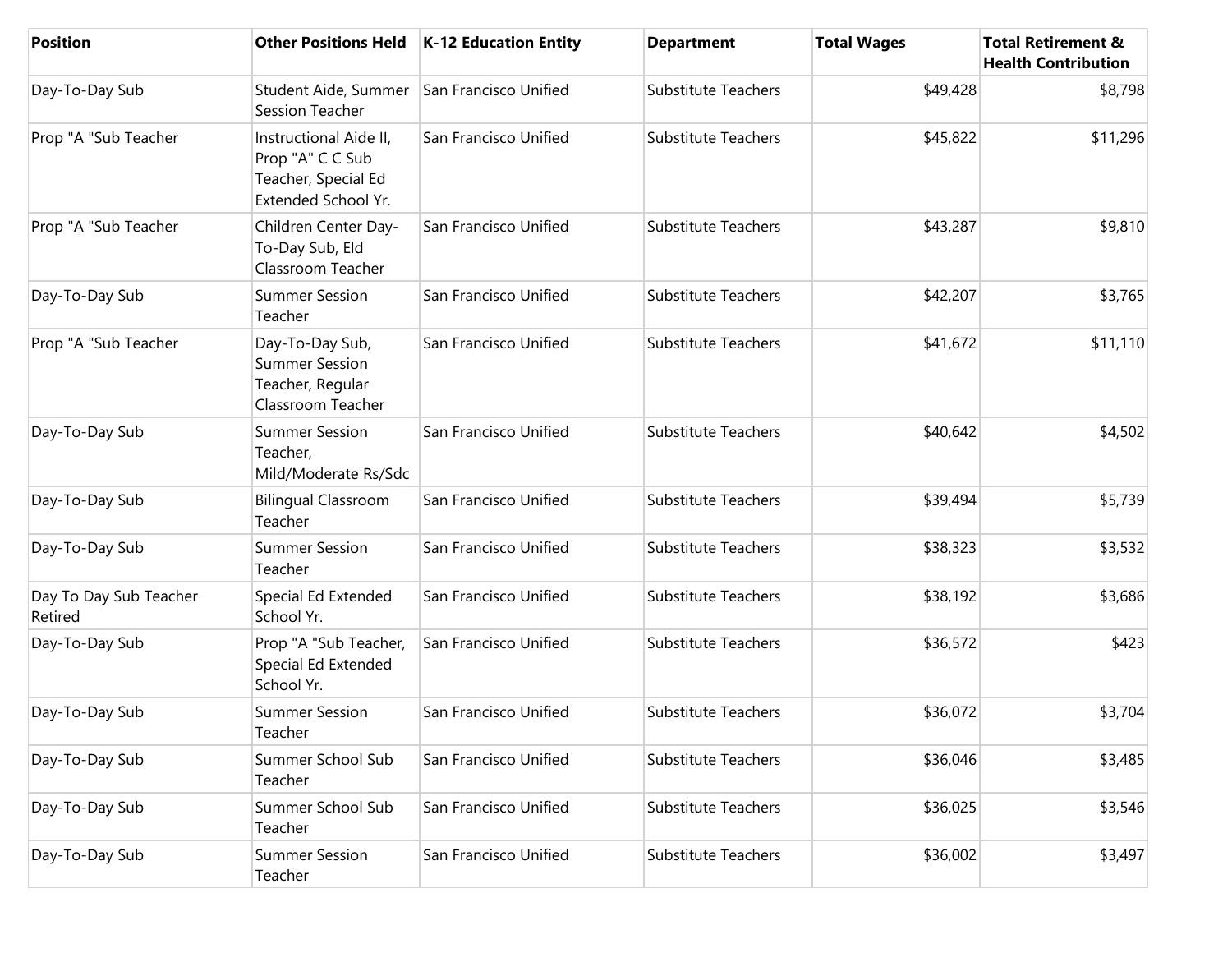| Day-To-Day Sub                    | <b>Summer Session</b><br>Teacher, Eld Classroom<br>Teacher                                                              | San Francisco Unified | <b>Substitute Teachers</b> | \$35,925 | \$1,290  |
|-----------------------------------|-------------------------------------------------------------------------------------------------------------------------|-----------------------|----------------------------|----------|----------|
| Day-To-Day Sub                    | Summer School Sub<br>Teacher                                                                                            | San Francisco Unified | <b>Substitute Teachers</b> | \$35,621 | \$3,482  |
| Day-To-Day Sub                    | Summer School Sub<br>Teacher                                                                                            | San Francisco Unified | <b>Substitute Teachers</b> | \$35,232 | \$3,885  |
| Day-To-Day Sub                    | Special Ed Extended<br>School Yr.                                                                                       | San Francisco Unified | <b>Substitute Teachers</b> | \$34,869 | \$3,917  |
| Prop "A "Sub Teacher              | Summer School Sub<br>Teacher                                                                                            | San Francisco Unified | <b>Substitute Teachers</b> | \$34,669 | \$10,270 |
| Prop "A "Sub Teacher              | Day-To-Day Sub,<br>Special Ed Extended<br>School Yr.                                                                    | San Francisco Unified | <b>Substitute Teachers</b> | \$34,090 | \$9,486  |
| Day-To-Day Sub                    | <b>Instructional Aide II</b><br>Spec Ed, Summer<br>School Sub Teacher,<br>Mild/Moderate Rs/Sdc,<br>Mild/Moderate Rs/Sdc | San Francisco Unified | <b>Substitute Teachers</b> | \$33,758 | \$5,380  |
| Day-To-Day Sub                    | Eld Classroom Teacher                                                                                                   | San Francisco Unified | <b>Substitute Teachers</b> | \$33,409 | \$6,400  |
| Day-To-Day Sub                    | <b>Summer Session</b><br>Teacher                                                                                        | San Francisco Unified | <b>Substitute Teachers</b> | \$33,351 | \$3,237  |
| Day-To-Day Sub                    | Summer School Sub<br>Teacher                                                                                            | San Francisco Unified | <b>Substitute Teachers</b> | \$33,304 | \$736    |
| Day-To-Day Sub                    | Summer School Sub<br>Teacher, Special Ed<br>Extended School Yr.                                                         | San Francisco Unified | <b>Substitute Teachers</b> | \$33,182 | \$3,679  |
| Day-To-Day Sub                    | Regular Classroom<br>Teacher, Summer<br>Session Teacher                                                                 | San Francisco Unified | <b>Substitute Teachers</b> | \$33,151 | \$4,332  |
| Day-To-Day Sub                    | Instructional Aide II,<br>Summer School Sub<br>Teacher                                                                  | San Francisco Unified | <b>Substitute Teachers</b> | \$33,063 | \$3,774  |
| Day-To-Day Sub                    |                                                                                                                         | San Francisco Unified | <b>Substitute Teachers</b> | \$32,871 | \$456    |
| Day-To-Day Sub                    | Eld Classroom Teacher                                                                                                   | San Francisco Unified | <b>Substitute Teachers</b> | \$32,704 | \$8,297  |
| Day To Day Sub Teacher<br>Retired | Summer School Sub<br>Teacher                                                                                            | San Francisco Unified | Substitute Teachers        | \$32,661 | \$0      |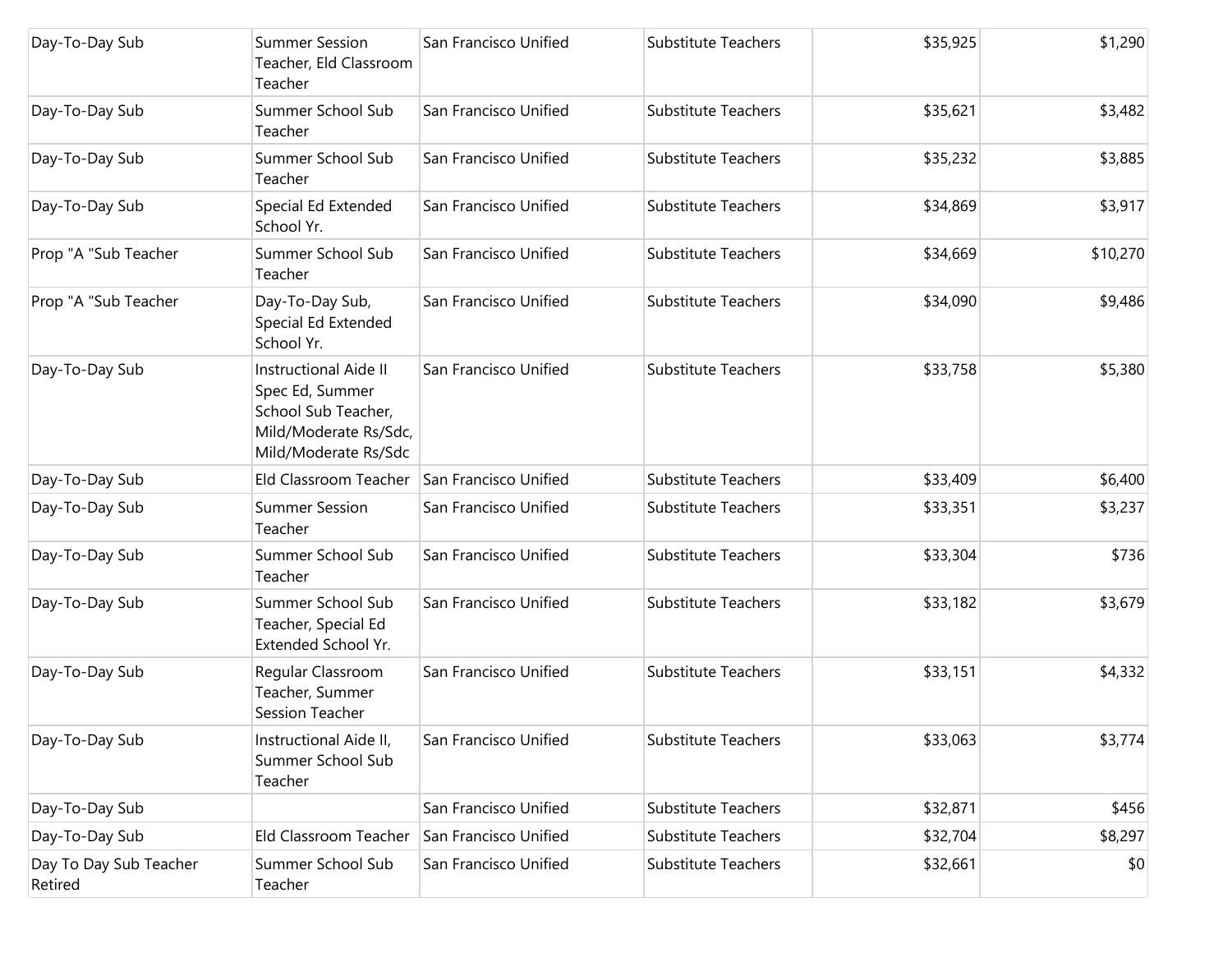| Prop "A "Sub Teacher              | Acad Response To<br>Intervention, Day-To-<br>Day Sub | San Francisco Unified | <b>Substitute Teachers</b> | \$32,601 | \$11,981 |
|-----------------------------------|------------------------------------------------------|-----------------------|----------------------------|----------|----------|
| Day-To-Day Sub                    | Instructional Aide II                                | San Francisco Unified | <b>Substitute Teachers</b> | \$32,440 | \$3,447  |
| Day-To-Day Sub                    | Summer School Sub<br>Teacher                         | San Francisco Unified | <b>Substitute Teachers</b> | \$32,431 | \$3,616  |
| Day-To-Day Sub                    | Summer School Sub<br>Teacher                         | San Francisco Unified | <b>Substitute Teachers</b> | \$32,336 | \$6,380  |
| Prop "A "Sub Teacher              |                                                      | San Francisco Unified | <b>Substitute Teachers</b> | \$32,093 | \$9,670  |
| Day-To-Day Sub                    | Summer School Sub<br>Teacher                         | San Francisco Unified | <b>Substitute Teachers</b> | \$32,018 | \$0      |
| Day To Day Sub Teacher<br>Retired | Special Ed Extended<br>School Yr.                    | San Francisco Unified | <b>Substitute Teachers</b> | \$31,950 | \$0      |
| Day To Day Sub Teacher<br>Retired |                                                      | San Francisco Unified | <b>Substitute Teachers</b> | \$31,606 | \$0      |
| Day To Day Sub Teacher<br>Retired | Special Ed Extended<br>School Yr.                    | San Francisco Unified | <b>Substitute Teachers</b> | \$31,114 | \$0      |
| Day To Day Sub Teacher<br>Retired | Summer School Sub<br>Teacher                         | San Francisco Unified | <b>Substitute Teachers</b> | \$30,701 | \$0      |
| Prop "A "Sub Teacher              | Day-To-Day Sub                                       | San Francisco Unified | <b>Substitute Teachers</b> | \$30,077 | \$8,254  |
| Prop "A "Sub Teacher              |                                                      | San Francisco Unified | <b>Substitute Teachers</b> | \$30,075 | \$9,737  |
| Day-To-Day Sub                    | Special Ed Extended<br>School Yr.                    | San Francisco Unified | <b>Substitute Teachers</b> | \$30,016 | \$8,451  |
| Day-To-Day Sub                    | <b>Summer Session</b><br>Teacher                     | San Francisco Unified | <b>Substitute Teachers</b> | \$29,992 | \$3,260  |
| Day-To-Day Sub                    |                                                      | San Francisco Unified | <b>Substitute Teachers</b> | \$29,871 | \$3,275  |
| Day To Day Sub Teacher<br>Retired |                                                      | San Francisco Unified | <b>Substitute Teachers</b> | \$29,853 | \$0      |
| Day-To-Day Sub                    |                                                      | San Francisco Unified | Substitute Teachers        | \$29,674 | \$3,343  |
| Day-To-Day Sub                    |                                                      | San Francisco Unified | <b>Substitute Teachers</b> | \$29,615 | \$2,864  |
| Prop "A "Sub Teacher              | Summer School Sub<br>Teacher                         | San Francisco Unified | <b>Substitute Teachers</b> | \$29,551 | \$9,755  |
| Day-To-Day Sub                    | Summer School Sub<br>Teacher                         | San Francisco Unified | Substitute Teachers        | \$29,531 | \$2,872  |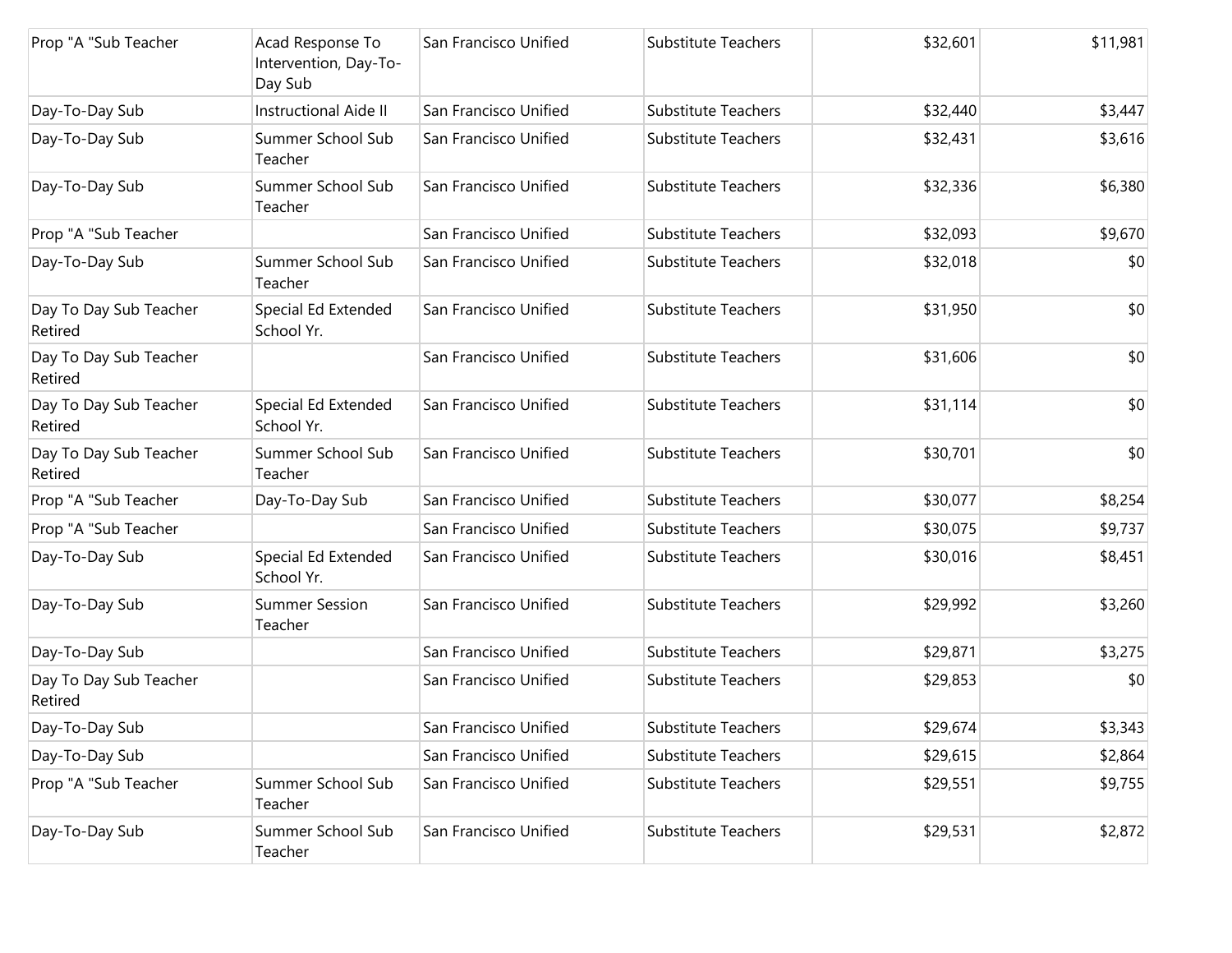| Day-To-Day Sub                    | <b>Summer Session</b><br>Teacher, Prop "A "Sub<br>Teacher                                                                             | San Francisco Unified | <b>Substitute Teachers</b> | \$29,479 | \$1,966 |
|-----------------------------------|---------------------------------------------------------------------------------------------------------------------------------------|-----------------------|----------------------------|----------|---------|
| Day-To-Day Sub                    | <b>Bilingual Classroom</b><br>Teacher                                                                                                 | San Francisco Unified | <b>Substitute Teachers</b> | \$29,315 | \$2,161 |
| Prop "A "Sub Teacher              | <b>Summer Session</b><br>Teacher                                                                                                      | San Francisco Unified | <b>Substitute Teachers</b> | \$29,298 | \$8,516 |
| Day-To-Day Sub                    | Summer School Sub<br>Teacher                                                                                                          | San Francisco Unified | <b>Substitute Teachers</b> | \$29,263 | \$0     |
| Day-To-Day Sub                    | Summer School Sub<br>Teacher, Interschool<br>Athletics                                                                                | San Francisco Unified | <b>Substitute Teachers</b> | \$29,040 | \$2,732 |
| Day To Day Sub Teacher<br>Retired |                                                                                                                                       | San Francisco Unified | <b>Substitute Teachers</b> | \$28,935 | \$0     |
| Day-To-Day Sub                    | Librarian                                                                                                                             | San Francisco Unified | <b>Substitute Teachers</b> | \$28,902 | \$5,439 |
| Day-To-Day Sub                    | Summer School Sub<br>Teacher                                                                                                          | San Francisco Unified | <b>Substitute Teachers</b> | \$28,858 | \$2,839 |
| Day-To-Day Sub                    |                                                                                                                                       | San Francisco Unified | <b>Substitute Teachers</b> | \$28,825 | \$2,815 |
| Day To Day Sub Teacher<br>Retired | Children Center Day-<br>To-Day Sub                                                                                                    | San Francisco Unified | <b>Substitute Teachers</b> | \$28,775 | \$0     |
| Day-To-Day Sub                    | <b>Summer Session</b><br>Teacher                                                                                                      | San Francisco Unified | <b>Substitute Teachers</b> | \$28,381 | \$2,885 |
| Day-To-Day Sub                    | Summer School Sub<br>Teacher                                                                                                          | San Francisco Unified | <b>Substitute Teachers</b> | \$28,352 | \$4,305 |
| Day-To-Day Sub                    | Special Ed Extended<br>School Yr.,<br>Mild/Moderate Rs/Sdc                                                                            | San Francisco Unified | <b>Substitute Teachers</b> | \$28,244 | \$3,571 |
| Day-To-Day Sub                    | <b>Summer Session</b><br>Teacher                                                                                                      | San Francisco Unified | <b>Substitute Teachers</b> | \$27,999 | \$3,077 |
| Day-To-Day Sub                    |                                                                                                                                       | San Francisco Unified | <b>Substitute Teachers</b> | \$27,911 | \$2,778 |
| Day-To-Day Sub                    | <b>Instructional Aide II</b><br>Spec Ed, Instructional<br>Aide II, Children Center<br>Day-To-Day Sub,<br>Summer School Sub<br>Teacher | San Francisco Unified | <b>Substitute Teachers</b> | \$27,793 | \$1,333 |
| Day-To-Day Sub                    |                                                                                                                                       | San Francisco Unified | Substitute Teachers        | \$27,767 | $ $ \$0 |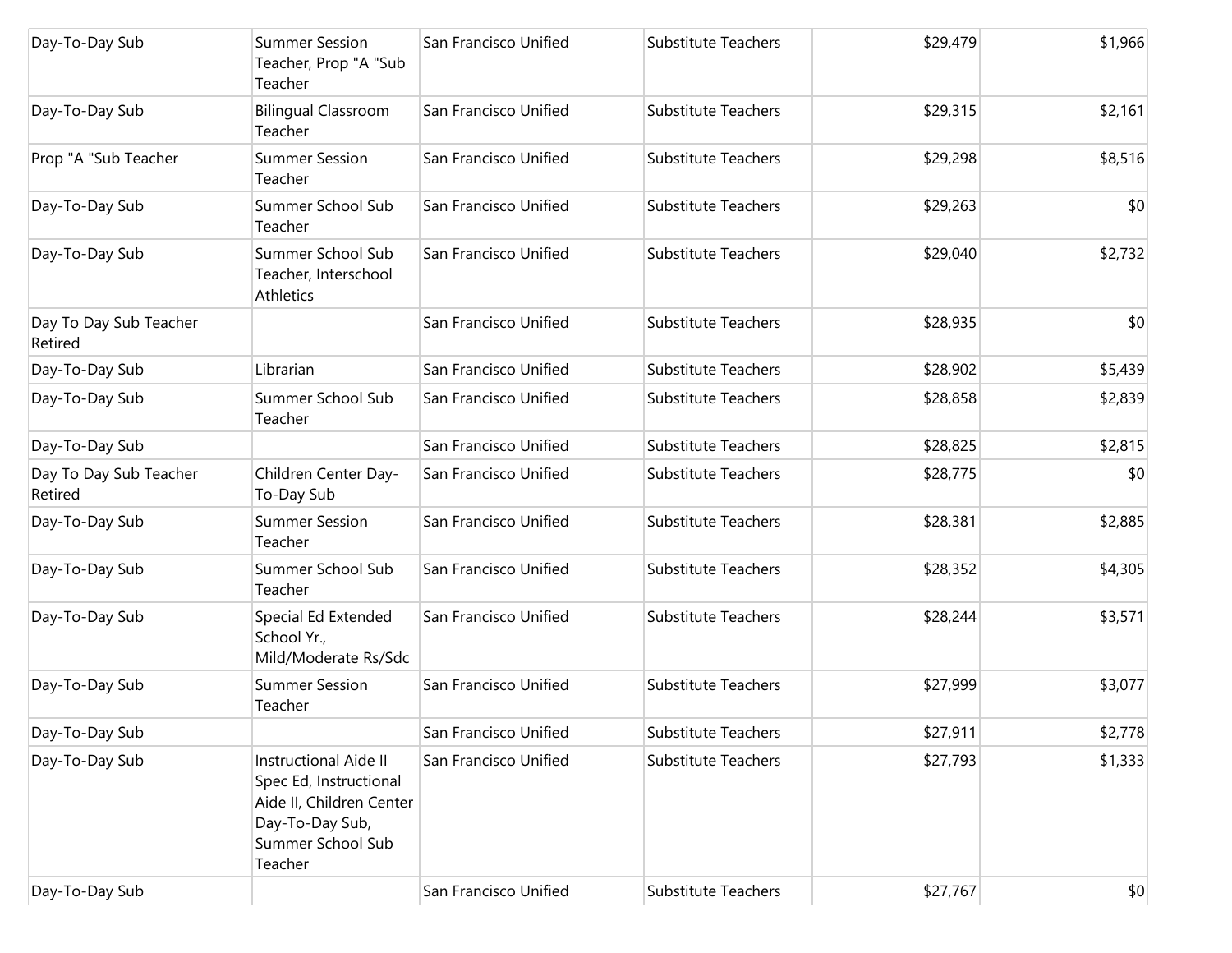| Day To Day Sub Teacher<br>Retired |                                                           | San Francisco Unified | <b>Substitute Teachers</b> | \$27,549 | \$0     |
|-----------------------------------|-----------------------------------------------------------|-----------------------|----------------------------|----------|---------|
| Day-To-Day Sub                    |                                                           | San Francisco Unified | <b>Substitute Teachers</b> | \$27,237 | \$2,648 |
| Day-To-Day Sub                    |                                                           | San Francisco Unified | <b>Substitute Teachers</b> | \$27,217 | \$3,109 |
| Day-To-Day Sub                    | Prop "A "Sub Teacher,<br><b>Summer Session</b><br>Teacher | San Francisco Unified | <b>Substitute Teachers</b> | \$27,216 | \$0     |
| Day To Day Sub Teacher<br>Retired | Special Ed Extended<br>School Yr.                         | San Francisco Unified | <b>Substitute Teachers</b> | \$27,144 | \$0     |
| Prop "A "Sub Teacher              |                                                           | San Francisco Unified | <b>Substitute Teachers</b> | \$27,065 | \$9,366 |
| Day To Day Sub Teacher<br>Retired |                                                           | San Francisco Unified | <b>Substitute Teachers</b> | \$27,037 | \$0     |
| Day-To-Day Sub                    |                                                           | San Francisco Unified | <b>Substitute Teachers</b> | \$26,760 | \$0     |
| Day-To-Day Sub                    |                                                           | San Francisco Unified | <b>Substitute Teachers</b> | \$26,700 | \$2,598 |
| Day-To-Day Sub                    |                                                           | San Francisco Unified | <b>Substitute Teachers</b> | \$26,682 | \$2,732 |
| Day-To-Day Sub                    |                                                           | San Francisco Unified | <b>Substitute Teachers</b> | \$26,629 | \$3,066 |
| Day To Day Sub Teacher<br>Retired |                                                           | San Francisco Unified | <b>Substitute Teachers</b> | \$26,480 | \$3,016 |
| Day-To-Day Sub                    | Summer School Sub<br>Teacher                              | San Francisco Unified | <b>Substitute Teachers</b> | \$26,455 | \$2,579 |
| Day-To-Day Sub                    |                                                           | San Francisco Unified | <b>Substitute Teachers</b> | \$25,800 | \$0     |
| Day-To-Day Sub                    |                                                           | San Francisco Unified | <b>Substitute Teachers</b> | \$25,502 | \$2,497 |
| Day-To-Day Sub                    |                                                           | San Francisco Unified | <b>Substitute Teachers</b> | \$25,472 | \$2,459 |
| Day-To-Day Sub                    | Moderate/Severe<br>Rs/Sdc                                 | San Francisco Unified | <b>Substitute Teachers</b> | \$25,410 | \$2,505 |
| Day To Day Sub Teacher<br>Retired | Summer School Sub<br>Teacher                              | San Francisco Unified | <b>Substitute Teachers</b> | \$25,402 | \$0     |
| Day-To-Day Sub                    |                                                           | San Francisco Unified | Substitute Teachers        | \$25,401 | \$2,931 |
| Prop "A "Sub Teacher              | Day-To-Day Sub,<br>Summer School Sub<br>Teacher           | San Francisco Unified | <b>Substitute Teachers</b> | \$25,289 | \$2,397 |
| Day To Day Sub Teacher<br>Retired |                                                           | San Francisco Unified | <b>Substitute Teachers</b> | \$25,257 | \$0     |
| Day To Day Sub Teacher<br>Retired |                                                           | San Francisco Unified | Substitute Teachers        | \$25,198 | \$0     |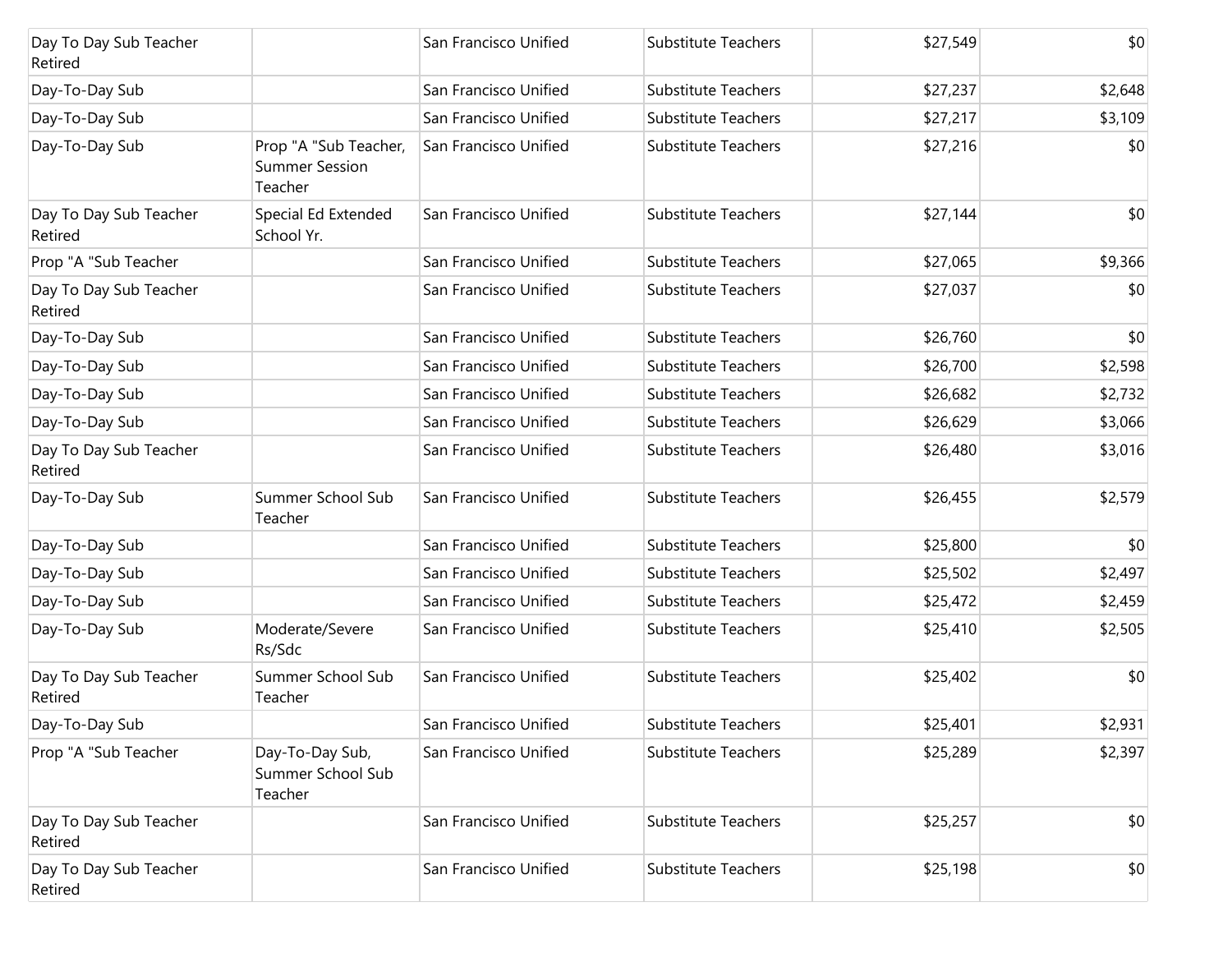| Day-To-Day Sub                    | Summer School Sub<br>Teacher                                                                                     | San Francisco Unified | <b>Substitute Teachers</b> | \$24,948 | \$2,996 |
|-----------------------------------|------------------------------------------------------------------------------------------------------------------|-----------------------|----------------------------|----------|---------|
| Day-To-Day Sub                    |                                                                                                                  | San Francisco Unified | <b>Substitute Teachers</b> | \$24,927 | \$2,430 |
| Day-To-Day Sub                    |                                                                                                                  | San Francisco Unified | <b>Substitute Teachers</b> | \$24,720 | \$2,859 |
| Day-To-Day Sub                    |                                                                                                                  | San Francisco Unified | <b>Substitute Teachers</b> | \$24,273 | \$2,333 |
| Day-To-Day Sub                    | Summer School Sub<br>Teacher                                                                                     | San Francisco Unified | <b>Substitute Teachers</b> | \$24,137 | \$0     |
| Day-To-Day Sub                    |                                                                                                                  | San Francisco Unified | <b>Substitute Teachers</b> | \$24,096 | \$0     |
| Day To Day Sub Teacher<br>Retired | Special Ed Extended<br>School Yr.                                                                                | San Francisco Unified | <b>Substitute Teachers</b> | \$23,993 | \$0     |
| Day To Day Sub Teacher<br>Retired |                                                                                                                  | San Francisco Unified | <b>Substitute Teachers</b> | \$23,989 | \$0     |
| Day-To-Day Sub                    | Summer School Sub<br>Teacher                                                                                     | San Francisco Unified | Substitute Teachers        | \$23,753 | \$2,238 |
| Day To Day Sub Teacher<br>Retired |                                                                                                                  | San Francisco Unified | <b>Substitute Teachers</b> | \$23,672 | \$0     |
| Day-To-Day Sub                    |                                                                                                                  | San Francisco Unified | <b>Substitute Teachers</b> | \$23,550 | \$2,214 |
| Day-To-Day Sub                    |                                                                                                                  | San Francisco Unified | <b>Substitute Teachers</b> | \$23,533 | \$7,532 |
| Day To Day Sub Teacher<br>Retired |                                                                                                                  | San Francisco Unified | <b>Substitute Teachers</b> | \$23,458 | \$0     |
| Day To Day Sub Teacher<br>Retired |                                                                                                                  | San Francisco Unified | <b>Substitute Teachers</b> | \$23,350 | \$0     |
| Day-To-Day Sub                    | Children Center Day-<br>To-Day Sub                                                                               | San Francisco Unified | <b>Substitute Teachers</b> | \$23,309 | \$2,607 |
| Day To Day Sub Teacher<br>Retired |                                                                                                                  | San Francisco Unified | <b>Substitute Teachers</b> | \$23,216 | \$0     |
| Day-To-Day Sub                    |                                                                                                                  | San Francisco Unified | <b>Substitute Teachers</b> | \$23,140 | \$0     |
| Day-To-Day Sub                    |                                                                                                                  | San Francisco Unified | <b>Substitute Teachers</b> | \$23,022 | \$2,233 |
| Day-To-Day Sub                    |                                                                                                                  | San Francisco Unified | <b>Substitute Teachers</b> | \$22,847 | \$2,234 |
| Day-To-Day Sub                    |                                                                                                                  | San Francisco Unified | <b>Substitute Teachers</b> | \$22,771 | \$2,224 |
| Day-To-Day Sub                    | Instructional Aide II<br>Spec Ed, Summer<br>School Sub Teacher,<br>Mild/Moderate Rs/Sdc,<br>Prop "A "Sub Teacher | San Francisco Unified | <b>Substitute Teachers</b> | \$22,750 | \$2,916 |
| Day-To-Day Sub                    |                                                                                                                  | San Francisco Unified | Substitute Teachers        | \$22,734 | \$2,547 |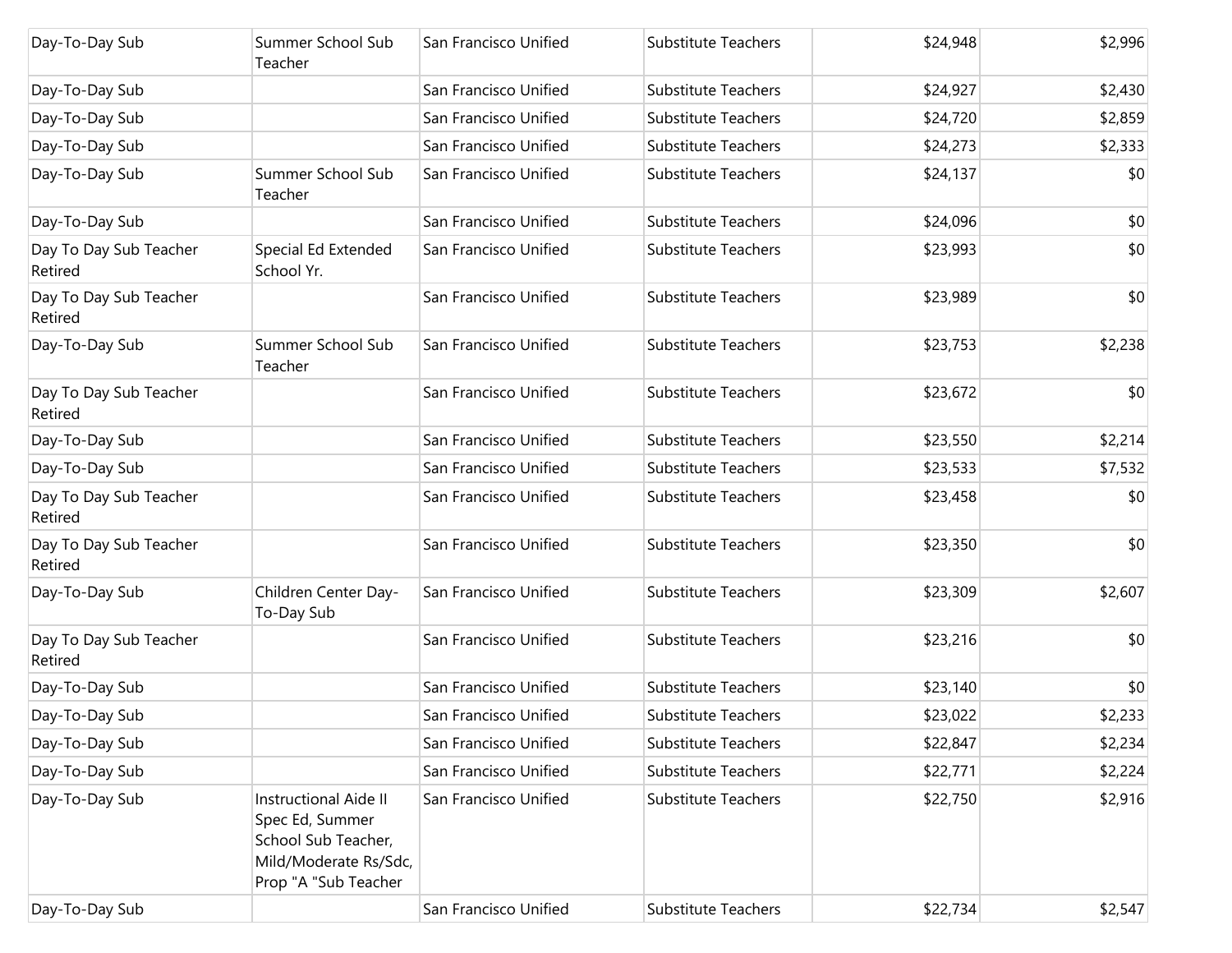| Day-To-Day Sub                    |                                                                               | San Francisco Unified | Substitute Teachers        | \$22,725 | \$0     |
|-----------------------------------|-------------------------------------------------------------------------------|-----------------------|----------------------------|----------|---------|
| Day To Day Sub Teacher<br>Retired |                                                                               | San Francisco Unified | Substitute Teachers        | \$22,709 | \$0     |
| Day-To-Day Sub                    | <b>Instructional Aide II</b><br>Spec Ed, Children<br>Center Day-To-Day<br>Sub | San Francisco Unified | Substitute Teachers        | \$22,702 | \$0     |
| Children Center Day-To-Day<br>Sub | Instructional Aide II,<br>Summer Eed Pre-K<br>Teacher                         | San Francisco Unified | <b>Substitute Teachers</b> | \$22,664 | \$0     |
| Cc Day To Day Sub Retired         |                                                                               | San Francisco Unified | Substitute Teachers        | \$22,461 | \$0     |
| Day-To-Day Sub                    |                                                                               | San Francisco Unified | Substitute Teachers        | \$22,420 | \$2,350 |
| Day To Day Sub Teacher<br>Retired |                                                                               | San Francisco Unified | Substitute Teachers        | \$22,283 | \$0     |
| Prop "A "Sub Teacher              | Day To Day Sub<br><b>Teacher Retired</b>                                      | San Francisco Unified | Substitute Teachers        | \$22,042 | \$91    |
| Day-To-Day Sub                    |                                                                               | San Francisco Unified | <b>Substitute Teachers</b> | \$22,000 | \$0     |
| Day-To-Day Sub                    |                                                                               | San Francisco Unified | <b>Substitute Teachers</b> | \$21,964 | \$2,146 |
| Day-To-Day Sub                    |                                                                               | San Francisco Unified | <b>Substitute Teachers</b> | \$21,857 | \$2,112 |
| Day-To-Day Sub                    |                                                                               | San Francisco Unified | <b>Substitute Teachers</b> | \$21,779 | \$3,638 |
| Day To Day Sub Teacher<br>Retired | <b>Interschool Athletics</b>                                                  | San Francisco Unified | <b>Substitute Teachers</b> | \$21,747 | \$0     |
| Day To Day Sub Teacher<br>Retired | Summer School Sub<br>Teacher                                                  | San Francisco Unified | Substitute Teachers        | \$21,687 | \$0     |
| Day-To-Day Sub                    |                                                                               | San Francisco Unified | <b>Substitute Teachers</b> | \$21,598 | \$2,455 |
| Day To Day Sub Teacher<br>Retired |                                                                               | San Francisco Unified | <b>Substitute Teachers</b> | \$21,424 | \$0     |
| Day-To-Day Sub                    |                                                                               | San Francisco Unified | Substitute Teachers        | \$21,050 | \$2,532 |
| Day-To-Day Sub                    |                                                                               | San Francisco Unified | <b>Substitute Teachers</b> | \$20,939 | \$1,898 |
| Day-To-Day Sub                    |                                                                               | San Francisco Unified | Substitute Teachers        | \$20,823 | \$2,384 |
| Day-To-Day Sub                    |                                                                               | San Francisco Unified | Substitute Teachers        | \$20,705 | \$3,499 |
| Day-To-Day Sub                    |                                                                               | San Francisco Unified | Substitute Teachers        | \$20,567 | \$364   |
| Day-To-Day Sub                    |                                                                               | San Francisco Unified | Substitute Teachers        | \$20,560 | \$1,885 |
| Day-To-Day Sub                    |                                                                               | San Francisco Unified | Substitute Teachers        | \$20,296 | \$1,983 |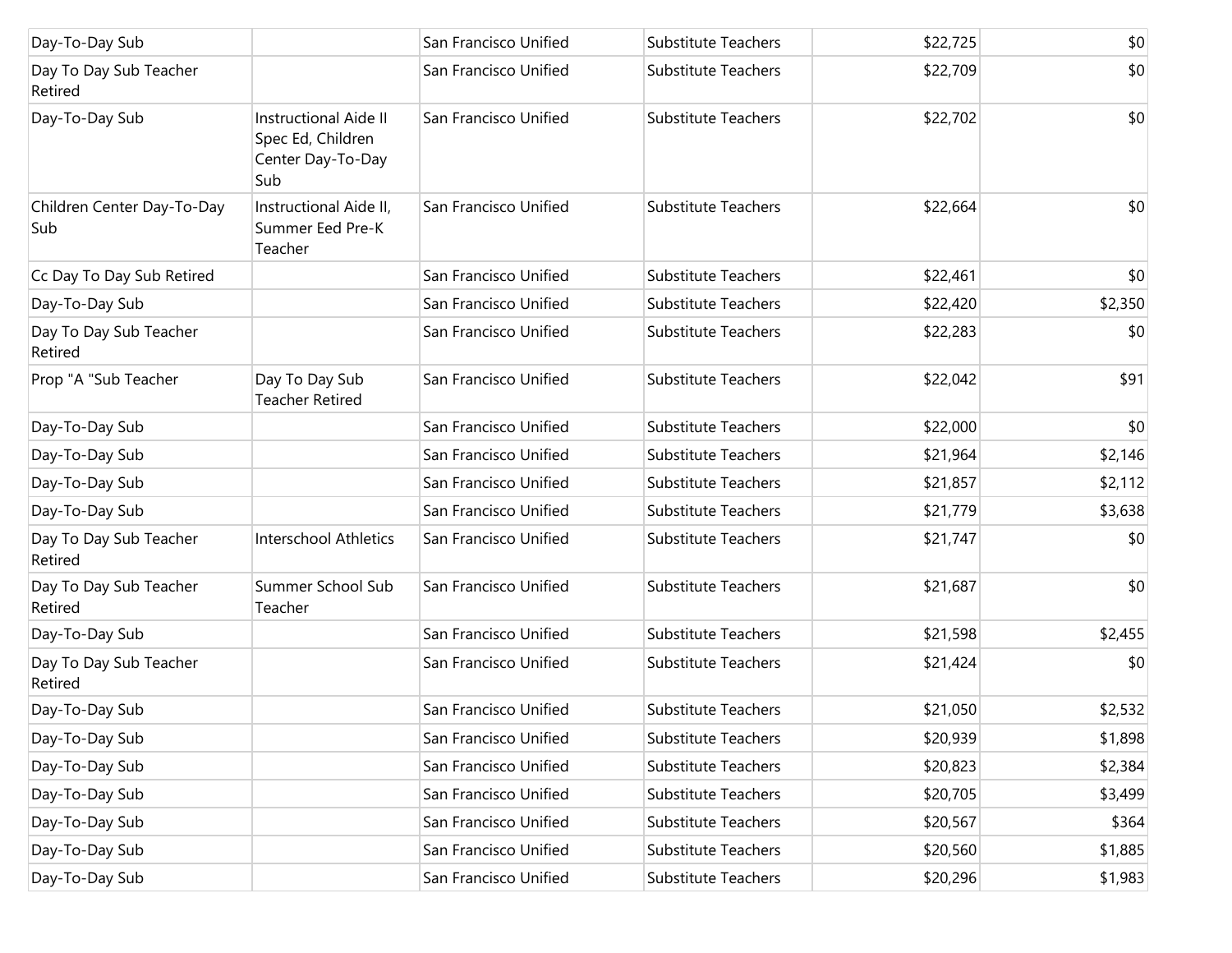| Day-To-Day Sub                    | Regular Classroom<br>Teacher      | San Francisco Unified | <b>Substitute Teachers</b> | \$20,267 | \$2,680 |
|-----------------------------------|-----------------------------------|-----------------------|----------------------------|----------|---------|
| Day-To-Day Sub                    | Eld Classroom Teacher             | San Francisco Unified | <b>Substitute Teachers</b> | \$20,207 | \$4,416 |
| Cc Day To Day Sub Retired         |                                   | San Francisco Unified | <b>Substitute Teachers</b> | \$20,186 | \$0     |
| Day-To-Day Sub                    |                                   | San Francisco Unified | <b>Substitute Teachers</b> | \$20,180 | \$0     |
| Day To Day Sub Teacher<br>Retired |                                   | San Francisco Unified | <b>Substitute Teachers</b> | \$20,165 | \$0     |
| Day-To-Day Sub                    |                                   | San Francisco Unified | Substitute Teachers        | \$19,977 | \$1,938 |
| Day To Day Sub Teacher<br>Retired |                                   | San Francisco Unified | <b>Substitute Teachers</b> | \$19,794 | \$0     |
| Day-To-Day Sub                    |                                   | San Francisco Unified | <b>Substitute Teachers</b> | \$19,687 | \$1,897 |
| Day-To-Day Sub                    |                                   | San Francisco Unified | <b>Substitute Teachers</b> | \$19,307 | \$2,224 |
| Prop "A "Sub Teacher              | Eld Classroom Teacher             | San Francisco Unified | <b>Substitute Teachers</b> | \$19,274 | \$7,282 |
| Day-To-Day Sub                    |                                   | San Francisco Unified | <b>Substitute Teachers</b> | \$19,263 | \$4,986 |
| Day To Day Sub Teacher<br>Retired |                                   | San Francisco Unified | <b>Substitute Teachers</b> | \$19,248 | \$0     |
| Day To Day Sub Teacher<br>Retired |                                   | San Francisco Unified | <b>Substitute Teachers</b> | \$19,167 | \$0     |
| Day To Day Sub Teacher<br>Retired |                                   | San Francisco Unified | <b>Substitute Teachers</b> | \$19,126 | \$0     |
| Cc Day To Day Sub Retired         | <b>Instructional Aide II</b>      | San Francisco Unified | <b>Substitute Teachers</b> | \$18,971 | \$0     |
| Day-To-Day Sub                    |                                   | San Francisco Unified | <b>Substitute Teachers</b> | \$18,942 | \$1,824 |
| Day To Day Sub Teacher<br>Retired |                                   | San Francisco Unified | <b>Substitute Teachers</b> | \$18,934 | \$0     |
| Day-To-Day Sub                    |                                   | San Francisco Unified | <b>Substitute Teachers</b> | \$18,874 | \$1,852 |
| Day To Day Sub Teacher<br>Retired |                                   | San Francisco Unified | <b>Substitute Teachers</b> | \$18,829 | \$0     |
| Day-To-Day Sub                    | Special Ed Extended<br>School Yr. | San Francisco Unified | Substitute Teachers        | \$18,611 | \$1,771 |
| Day-To-Day Sub                    | Literacy Specialist               | San Francisco Unified | Substitute Teachers        | \$18,553 | \$1,798 |
| Day-To-Day Sub                    |                                   | San Francisco Unified | <b>Substitute Teachers</b> | \$18,527 | \$1,693 |
| Day-To-Day Sub                    | <b>Summer Session</b><br>Teacher  | San Francisco Unified | <b>Substitute Teachers</b> | \$18,457 | \$1,739 |
| Day-To-Day Sub                    |                                   | San Francisco Unified | Substitute Teachers        | \$18,446 | \$2,069 |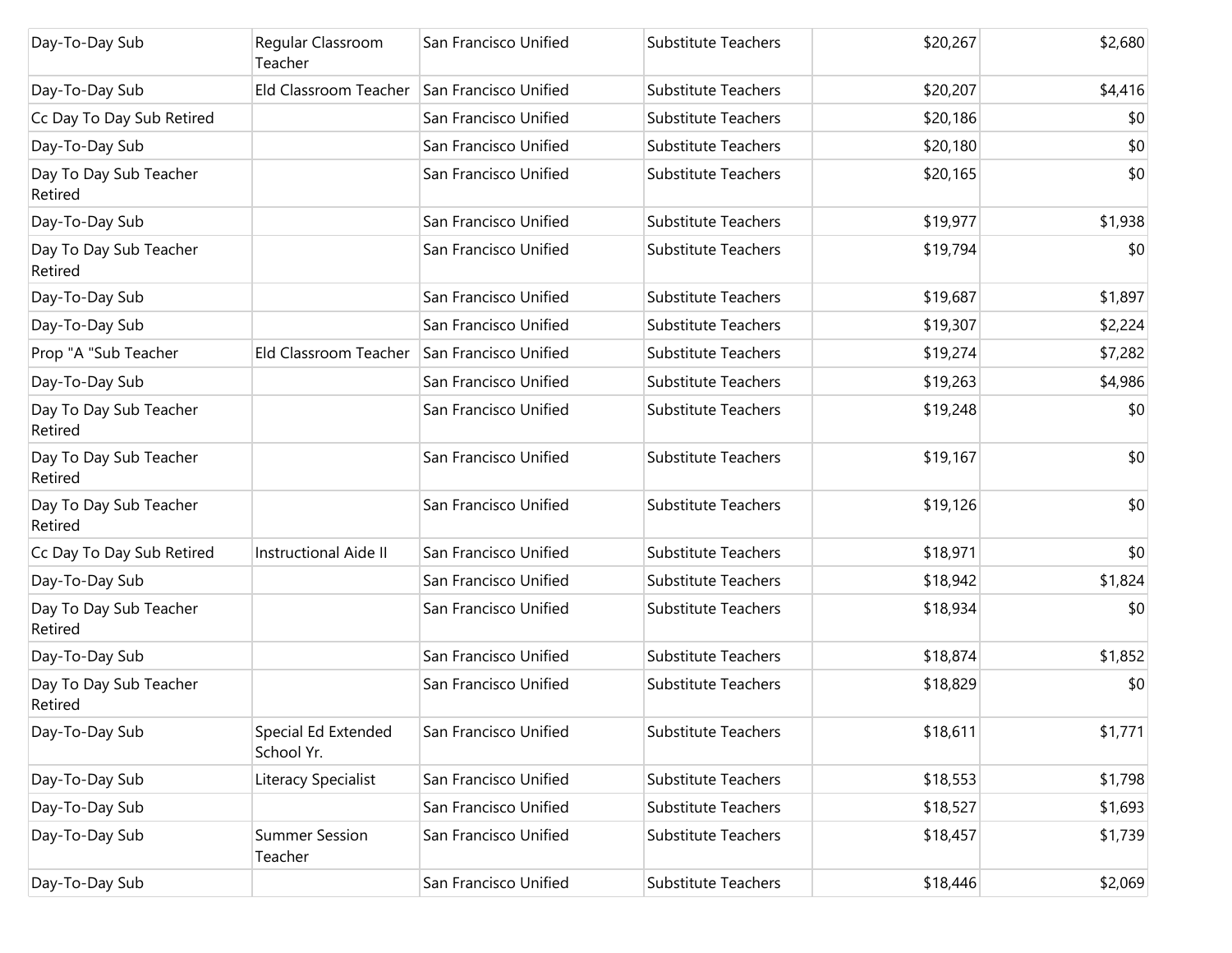| Day-To-Day Sub                    | Summer School Sub<br>Teacher                            | San Francisco Unified | Substitute Teachers        | \$18,433 | \$1,810 |
|-----------------------------------|---------------------------------------------------------|-----------------------|----------------------------|----------|---------|
| Day To Day Sub Teacher<br>Retired |                                                         | San Francisco Unified | Substitute Teachers        | \$18,347 | \$0     |
| Day-To-Day Sub                    | Instruction/Aide Elem-<br>Basic Skills, Noon<br>Monitor | San Francisco Unified | Substitute Teachers        | \$18,174 | \$4,807 |
| Day To Day Sub Teacher<br>Retired |                                                         | San Francisco Unified | <b>Substitute Teachers</b> | \$18,126 | \$0     |
| Day-To-Day Sub                    |                                                         | San Francisco Unified | Substitute Teachers        | \$18,101 | \$1,767 |
| Day-To-Day Sub                    | Summer School Sub<br>Teacher                            | San Francisco Unified | Substitute Teachers        | \$18,022 | \$0     |
| Day To Day Sub Teacher<br>Retired |                                                         | San Francisco Unified | Substitute Teachers        | \$17,771 | \$0     |
| Day-To-Day Sub                    |                                                         | San Francisco Unified | Substitute Teachers        | \$17,412 | \$1,730 |
| Day To Day Sub Teacher<br>Retired | Mild/Mod Rs/Sdc (No<br>Autism)                          | San Francisco Unified | Substitute Teachers        | \$17,220 | \$0     |
| Day-To-Day Sub                    |                                                         | San Francisco Unified | Substitute Teachers        | \$17,163 | \$0     |
| Day-To-Day Sub                    |                                                         | San Francisco Unified | Substitute Teachers        | \$17,120 | \$2,028 |
| Day-To-Day Sub                    |                                                         | San Francisco Unified | Substitute Teachers        | \$17,120 | \$0     |
| Day-To-Day Sub                    |                                                         | San Francisco Unified | Substitute Teachers        | \$16,969 | \$1,678 |
| Day To Day Sub Teacher<br>Retired |                                                         | San Francisco Unified | Substitute Teachers        | \$16,899 | \$0     |
| Day-To-Day Sub                    |                                                         | San Francisco Unified | Substitute Teachers        | \$16,883 | \$1,657 |
| Day-To-Day Sub                    | Summer School Sub<br>Teacher                            | San Francisco Unified | <b>Substitute Teachers</b> | \$16,846 | \$1,640 |
| Day-To-Day Sub                    |                                                         | San Francisco Unified | Substitute Teachers        | \$16,770 | \$0     |
| Day To Day Sub Teacher<br>Retired |                                                         | San Francisco Unified | Substitute Teachers        | \$16,640 | \$0     |
| Day To Day Sub Teacher<br>Retired |                                                         | San Francisco Unified | Substitute Teachers        | \$16,540 | \$0     |
| Day-To-Day Sub                    | Senior Clerk Typist                                     | San Francisco Unified | Substitute Teachers        | \$16,469 | \$0     |
| Day-To-Day Sub                    | Prop "A "Sub Teacher                                    | San Francisco Unified | Substitute Teachers        | \$16,437 | \$0     |
| Day-To-Day Sub                    |                                                         | San Francisco Unified | Substitute Teachers        | \$16,395 | \$1,608 |
| Day-To-Day Sub                    | Eld Classroom Teacher                                   | San Francisco Unified | Substitute Teachers        | \$16,251 | \$916   |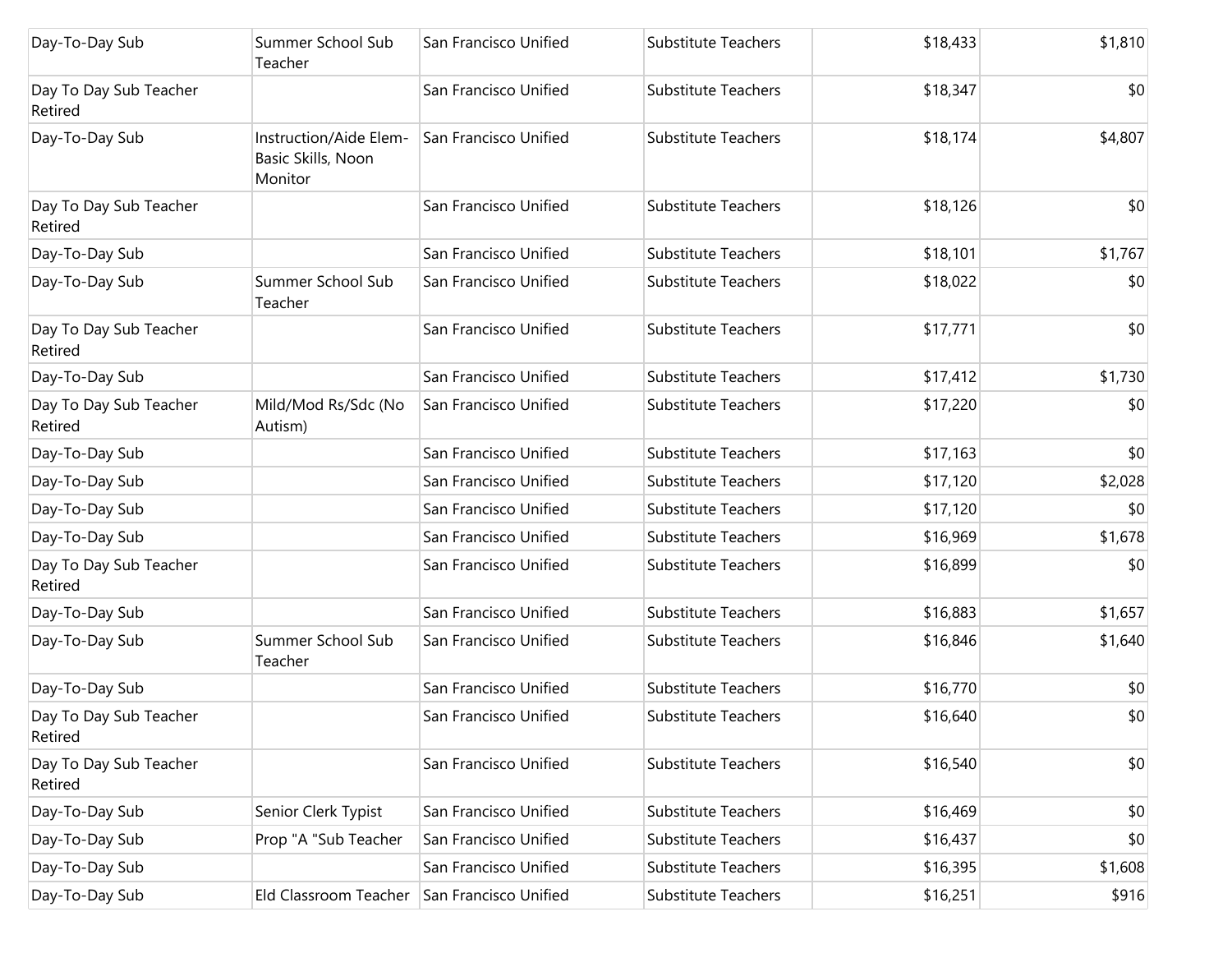| Day-To-Day Sub                    |                                  | San Francisco Unified | Substitute Teachers        | \$16,243 | \$1,513 |
|-----------------------------------|----------------------------------|-----------------------|----------------------------|----------|---------|
| Day To Day Sub Teacher<br>Retired |                                  | San Francisco Unified | Substitute Teachers        | \$16,212 | \$1,446 |
| Day To Day Sub Teacher<br>Retired |                                  | San Francisco Unified | Substitute Teachers        | \$16,126 | \$0     |
| Day-To-Day Sub                    |                                  | San Francisco Unified | Substitute Teachers        | \$16,117 | \$1,559 |
| Day To Day Sub Teacher<br>Retired |                                  | San Francisco Unified | Substitute Teachers        | \$16,069 | \$0     |
| Day To Day Sub Teacher<br>Retired |                                  | San Francisco Unified | Substitute Teachers        | \$15,753 | \$0     |
| Prop "A "Sub Teacher              |                                  | San Francisco Unified | Substitute Teachers        | \$15,651 | \$1,454 |
| Day-To-Day Sub                    |                                  | San Francisco Unified | <b>Substitute Teachers</b> | \$15,563 | \$1,506 |
| Day To Day Sub Teacher<br>Retired |                                  | San Francisco Unified | Substitute Teachers        | \$15,544 | \$0     |
| Day To Day Sub Teacher<br>Retired |                                  | San Francisco Unified | Substitute Teachers        | \$15,534 | \$0     |
| Day To Day Sub Teacher<br>Retired |                                  | San Francisco Unified | Substitute Teachers        | \$15,502 | \$0     |
| Day To Day Sub Teacher<br>Retired |                                  | San Francisco Unified | Substitute Teachers        | \$15,493 | \$0     |
| Day To Day Sub Teacher<br>Retired |                                  | San Francisco Unified | Substitute Teachers        | \$15,457 | \$0     |
| Day-To-Day Sub                    |                                  | San Francisco Unified | Substitute Teachers        | \$15,316 | \$0     |
| Day-To-Day Sub                    |                                  | San Francisco Unified | Substitute Teachers        | \$15,298 | \$1,462 |
| Day To Day Sub Teacher<br>Retired |                                  | San Francisco Unified | Substitute Teachers        | \$15,291 | \$0     |
| Day To Day Sub Teacher<br>Retired |                                  | San Francisco Unified | Substitute Teachers        | \$15,117 | \$0     |
| Day-To-Day Sub                    | <b>Summer Session</b><br>Teacher | San Francisco Unified | Substitute Teachers        | \$15,102 | \$0     |
| Day-To-Day Sub                    |                                  | San Francisco Unified | Substitute Teachers        | \$15,082 | \$0     |
| Day-To-Day Sub                    |                                  | San Francisco Unified | Substitute Teachers        | \$15,050 | \$0     |
| Day-To-Day Sub                    | Summer School Sub<br>Teacher     | San Francisco Unified | Substitute Teachers        | \$14,936 | \$1,446 |
| Day To Day Sub Teacher<br>Retired |                                  | San Francisco Unified | Substitute Teachers        | \$14,924 | \$0     |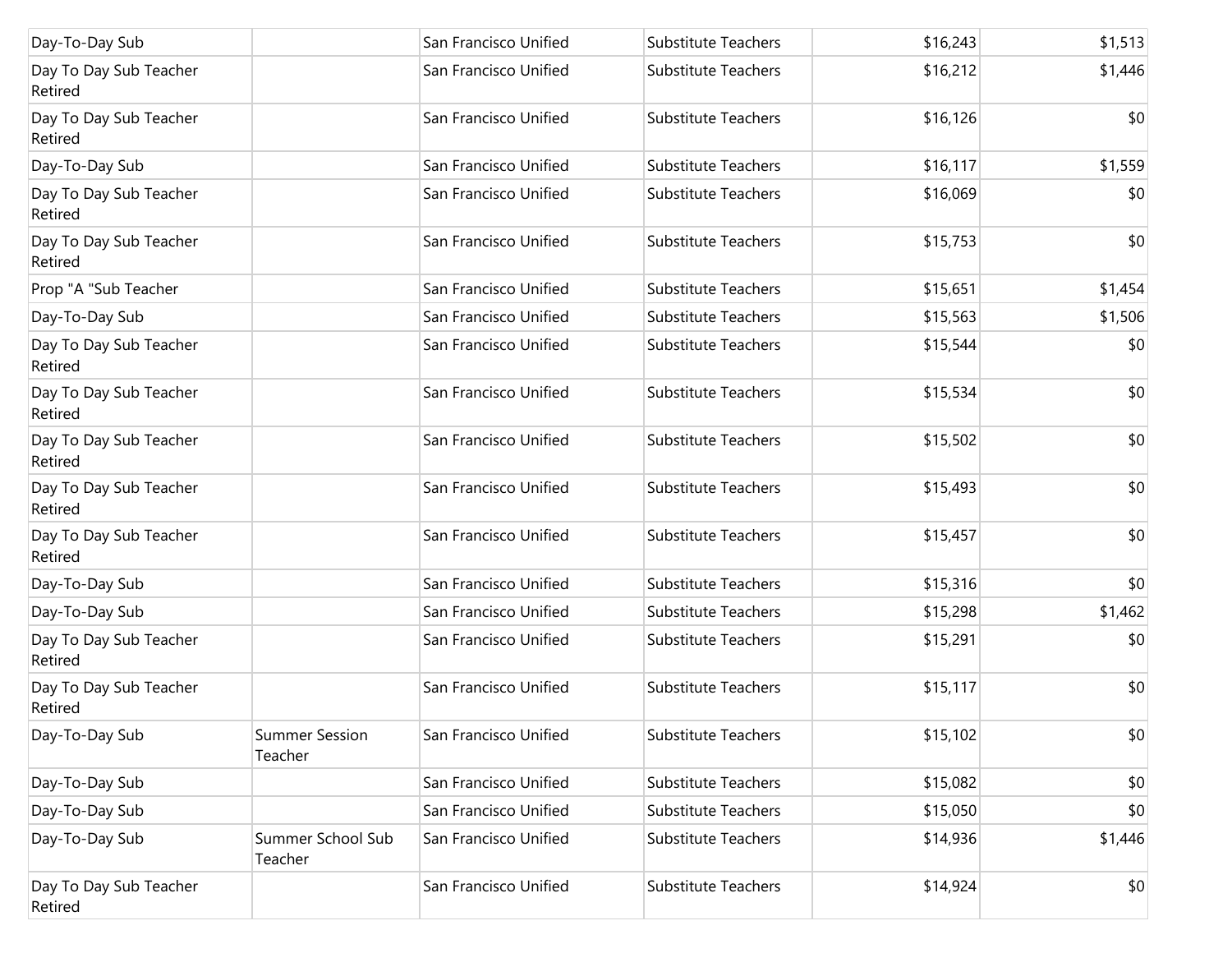| Day-To-Day Sub                    | Special Ed Extended<br>School Yr. | San Francisco Unified | <b>Substitute Teachers</b> | \$14,808 | \$0     |
|-----------------------------------|-----------------------------------|-----------------------|----------------------------|----------|---------|
| Day-To-Day Sub                    |                                   | San Francisco Unified | <b>Substitute Teachers</b> | \$14,805 | \$6,844 |
| Day To Day Sub Teacher<br>Retired |                                   | San Francisco Unified | <b>Substitute Teachers</b> | \$14,760 | \$0     |
| Day To Day Sub Teacher<br>Retired |                                   | San Francisco Unified | <b>Substitute Teachers</b> | \$14,751 | \$0     |
| Day-To-Day Sub                    |                                   | San Francisco Unified | <b>Substitute Teachers</b> | \$14,697 | \$0     |
| Day To Day Sub Teacher<br>Retired |                                   | San Francisco Unified | <b>Substitute Teachers</b> | \$14,633 | \$0     |
| Day To Day Sub Teacher<br>Retired |                                   | San Francisco Unified | <b>Substitute Teachers</b> | \$14,541 | \$0     |
| Day To Day Sub Teacher<br>Retired |                                   | San Francisco Unified | <b>Substitute Teachers</b> | \$14,509 | \$0     |
| Day-To-Day Sub                    |                                   | San Francisco Unified | <b>Substitute Teachers</b> | \$14,456 | \$1,462 |
| Day To Day Sub Teacher<br>Retired |                                   | San Francisco Unified | <b>Substitute Teachers</b> | \$14,440 | \$0     |
| Day-To-Day Sub                    |                                   | San Francisco Unified | <b>Substitute Teachers</b> | \$14,374 | \$1,393 |
| Day To Day Sub Teacher<br>Retired |                                   | San Francisco Unified | <b>Substitute Teachers</b> | \$14,290 | \$0     |
| Day-To-Day Sub                    |                                   | San Francisco Unified | <b>Substitute Teachers</b> | \$14,285 | \$0     |
| Day-To-Day Sub                    |                                   | San Francisco Unified | <b>Substitute Teachers</b> | \$14,280 | \$1,307 |
| Day To Day Sub Teacher<br>Retired |                                   | San Francisco Unified | <b>Substitute Teachers</b> | \$14,173 | \$0     |
| Day-To-Day Sub                    |                                   | San Francisco Unified | <b>Substitute Teachers</b> | \$14,165 | \$1,472 |
| Day-To-Day Sub                    |                                   | San Francisco Unified | <b>Substitute Teachers</b> | \$13,838 | \$1,350 |
| Day-To-Day Sub                    | Prop "A "Sub Teacher              | San Francisco Unified | <b>Substitute Teachers</b> | \$13,819 | \$1,772 |
| Day-To-Day Sub                    |                                   | San Francisco Unified | Substitute Teachers        | \$13,605 | \$1,415 |
| Day-To-Day Sub                    |                                   | San Francisco Unified | <b>Substitute Teachers</b> | \$13,502 | \$0     |
| Day-To-Day Sub                    |                                   | San Francisco Unified | Substitute Teachers        | \$13,465 | \$0     |
| Day-To-Day Sub                    |                                   | San Francisco Unified | Substitute Teachers        | \$13,464 | \$0     |
| Cc Day To Day Sub Retired         |                                   | San Francisco Unified | Substitute Teachers        | \$13,332 | \$0     |
| Cc Day To Day Sub Retired         |                                   | San Francisco Unified | Substitute Teachers        | \$13,318 | \$0     |
| Day-To-Day Sub                    |                                   | San Francisco Unified | Substitute Teachers        | \$13,219 | \$1,276 |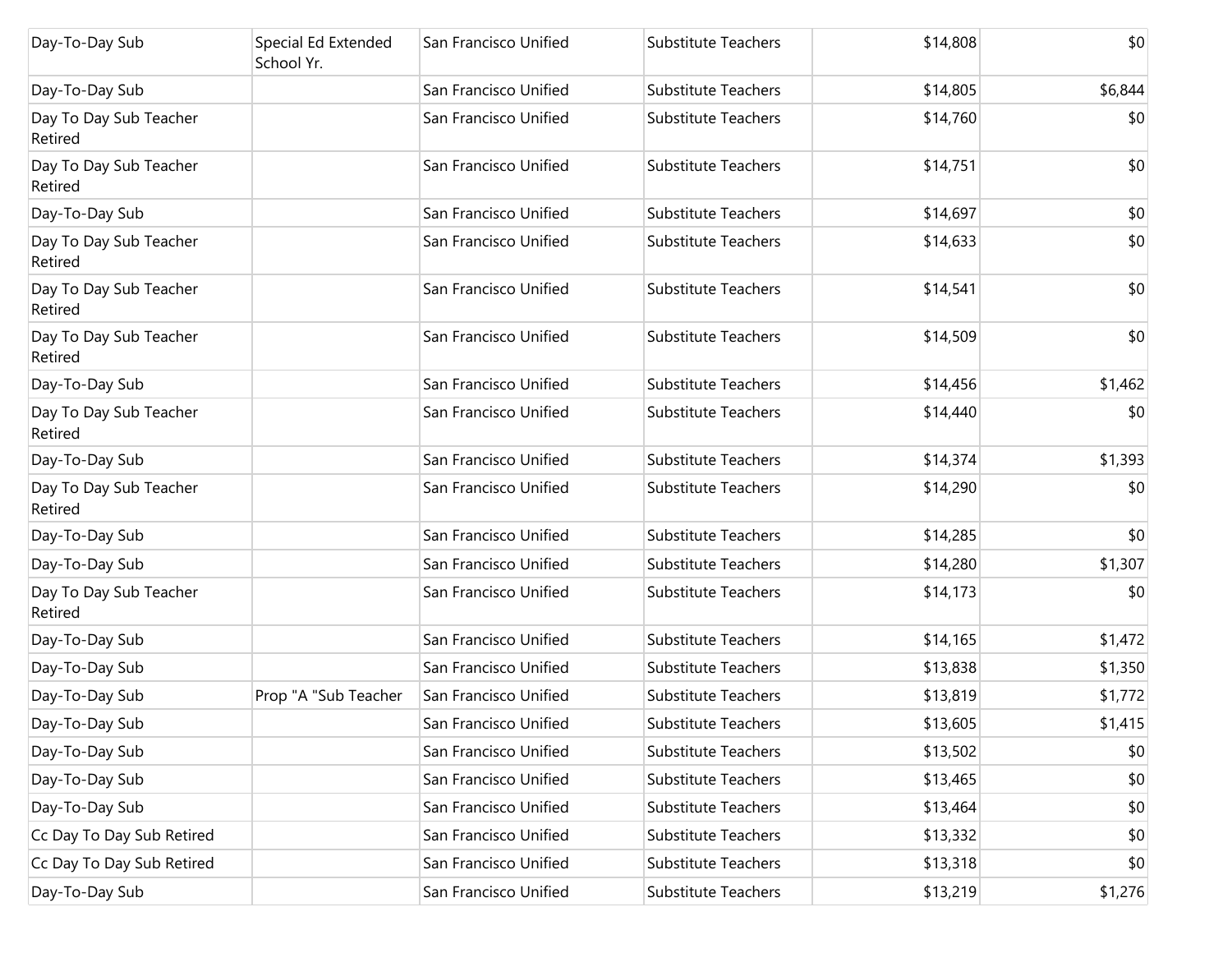| Day To Day Sub Teacher<br>Retired |                                                            | San Francisco Unified | <b>Substitute Teachers</b> | \$12,955 | \$0     |
|-----------------------------------|------------------------------------------------------------|-----------------------|----------------------------|----------|---------|
| Day-To-Day Sub                    |                                                            | San Francisco Unified | <b>Substitute Teachers</b> | \$12,904 | \$1,225 |
| Day To Day Sub Teacher<br>Retired |                                                            | San Francisco Unified | <b>Substitute Teachers</b> | \$12,903 | \$0     |
| Day To Day Sub Teacher<br>Retired |                                                            | San Francisco Unified | <b>Substitute Teachers</b> | \$12,885 | \$0     |
| Day To Day Sub Teacher<br>Retired |                                                            | San Francisco Unified | Substitute Teachers        | \$12,569 | \$0     |
| Day-To-Day Sub                    |                                                            | San Francisco Unified | <b>Substitute Teachers</b> | \$12,549 | \$0     |
| Day To Day Sub Teacher<br>Retired |                                                            | San Francisco Unified | <b>Substitute Teachers</b> | \$12,512 | \$0     |
| Day-To-Day Sub                    |                                                            | San Francisco Unified | <b>Substitute Teachers</b> | \$12,301 | \$0     |
| Day-To-Day Sub                    |                                                            | San Francisco Unified | <b>Substitute Teachers</b> | \$12,225 | \$0     |
| Day To Day Sub Teacher<br>Retired |                                                            | San Francisco Unified | <b>Substitute Teachers</b> | \$12,000 | \$0     |
| Day To Day Sub Teacher<br>Retired |                                                            | San Francisco Unified | <b>Substitute Teachers</b> | \$11,921 | \$0     |
| Cc Day To Day Sub Retired         |                                                            | San Francisco Unified | <b>Substitute Teachers</b> | \$11,875 | \$0     |
| Day-To-Day Sub                    |                                                            | San Francisco Unified | <b>Substitute Teachers</b> | \$11,627 | \$1,102 |
| Day-To-Day Sub                    |                                                            | San Francisco Unified | <b>Substitute Teachers</b> | \$11,594 | \$0     |
| Day To Day Sub Teacher<br>Retired |                                                            | San Francisco Unified | <b>Substitute Teachers</b> | \$11,556 | \$0     |
| Day-To-Day Sub                    | Interschool Athletics,<br><b>Summer Session</b><br>Teacher | San Francisco Unified | <b>Substitute Teachers</b> | \$11,533 | \$590   |
| Day To Day Sub Teacher<br>Retired |                                                            | San Francisco Unified | <b>Substitute Teachers</b> | \$11,519 | \$0     |
| Day-To-Day Sub                    |                                                            | San Francisco Unified | <b>Substitute Teachers</b> | \$11,508 | \$1,022 |
| Day To Day Sub Teacher<br>Retired |                                                            | San Francisco Unified | <b>Substitute Teachers</b> | \$11,454 | \$0     |
| Day To Day Sub Teacher<br>Retired |                                                            | San Francisco Unified | Substitute Teachers        | \$11,439 | \$0     |
| Day-To-Day Sub                    |                                                            | San Francisco Unified | <b>Substitute Teachers</b> | \$11,399 | \$0     |
| Day To Day Sub Teacher<br>Retired |                                                            | San Francisco Unified | <b>Substitute Teachers</b> | \$11,302 | \$0     |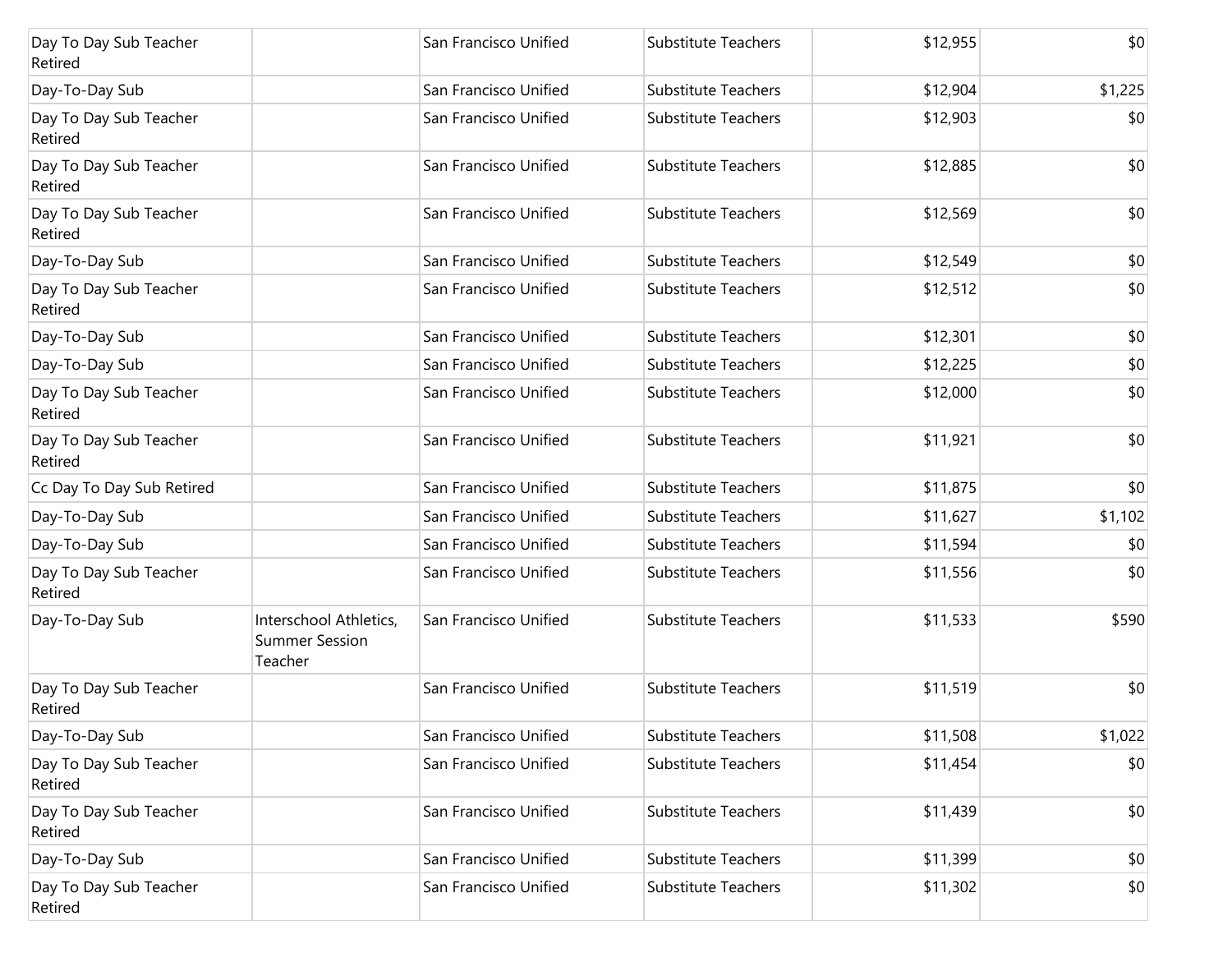| Day-To-Day Sub                    |                                                        | San Francisco Unified | Substitute Teachers        | \$11,259 | \$1,000 |
|-----------------------------------|--------------------------------------------------------|-----------------------|----------------------------|----------|---------|
| Day To Day Sub Teacher<br>Retired |                                                        | San Francisco Unified | <b>Substitute Teachers</b> | \$11,249 | \$0     |
| Day To Day Sub Teacher<br>Retired |                                                        | San Francisco Unified | Substitute Teachers        | \$10,867 | \$0     |
| Day To Day Sub Teacher<br>Retired |                                                        | San Francisco Unified | <b>Substitute Teachers</b> | \$10,861 | \$0     |
| Day-To-Day Sub                    |                                                        | San Francisco Unified | Substitute Teachers        | \$10,830 | \$1,079 |
| Day To Day Sub Teacher<br>Retired |                                                        | San Francisco Unified | <b>Substitute Teachers</b> | \$10,809 | \$0     |
| Day-To-Day Sub                    |                                                        | San Francisco Unified | Substitute Teachers        | \$10,766 | \$1,035 |
| Day To Day Sub Teacher<br>Retired |                                                        | San Francisco Unified | <b>Substitute Teachers</b> | \$10,705 | \$0     |
| Day-To-Day Sub                    | Interschool Athletics,<br>Summer School Sub<br>Teacher | San Francisco Unified | Substitute Teachers        | \$10,618 | \$1,042 |
| Day-To-Day Sub                    |                                                        | San Francisco Unified | Substitute Teachers        | \$10,523 | \$991   |
| Day To Day Sub Teacher<br>Retired |                                                        | San Francisco Unified | Substitute Teachers        | \$10,427 | \$0     |
| Day To Day Sub Teacher<br>Retired |                                                        | San Francisco Unified | <b>Substitute Teachers</b> | \$10,366 | \$0     |
| Day To Day Sub Teacher<br>Retired |                                                        | San Francisco Unified | Substitute Teachers        | \$10,286 | \$0     |
| Day To Day Sub Teacher<br>Retired |                                                        | San Francisco Unified | Substitute Teachers        | \$10,244 | \$0     |
| Day-To-Day Sub                    |                                                        | San Francisco Unified | Substitute Teachers        | \$10,199 | \$1,094 |
| Day-To-Day Sub                    |                                                        | San Francisco Unified | Substitute Teachers        | \$10,180 | \$907   |
| Day To Day Sub Teacher<br>Retired |                                                        | San Francisco Unified | Substitute Teachers        | \$10,089 | \$0     |
| Day-To-Day Sub                    | Summer School Sub<br>Teacher                           | San Francisco Unified | Substitute Teachers        | \$10,015 | \$0     |
| Day-To-Day Sub                    | Special Ed Extended<br>School Yr.                      | San Francisco Unified | <b>Substitute Teachers</b> | \$10,014 | \$550   |
| Day-To-Day Sub                    |                                                        | San Francisco Unified | <b>Substitute Teachers</b> | \$9,992  | \$905   |
| Day To Day Sub Teacher<br>Retired |                                                        | San Francisco Unified | Substitute Teachers        | \$9,844  | \$0     |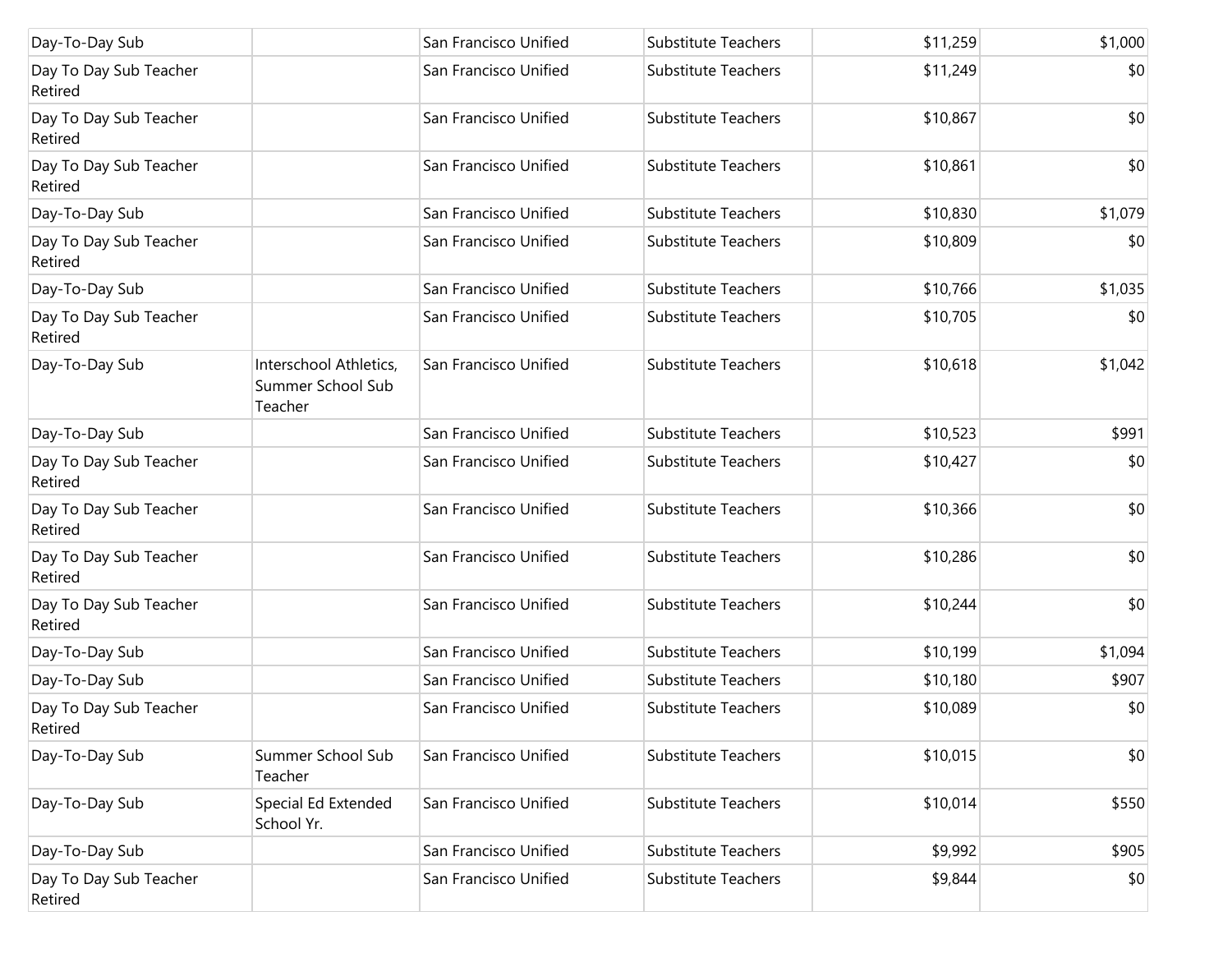| Day To Day Sub Teacher<br>Retired |                                                            | San Francisco Unified | Substitute Teachers        | \$9,827 | \$0     |
|-----------------------------------|------------------------------------------------------------|-----------------------|----------------------------|---------|---------|
| Day To Day Sub Teacher<br>Retired |                                                            | San Francisco Unified | Substitute Teachers        | \$9,803 | \$0     |
| Day-To-Day Sub                    |                                                            | San Francisco Unified | Substitute Teachers        | \$9,793 | \$944   |
| Day To Day Sub Teacher<br>Retired |                                                            | San Francisco Unified | Substitute Teachers        | \$9,511 | \$0     |
| Day To Day Sub Teacher<br>Retired |                                                            | San Francisco Unified | Substitute Teachers        | \$9,511 | \$1,018 |
| Day To Day Sub Teacher<br>Retired |                                                            | San Francisco Unified | <b>Substitute Teachers</b> | \$9,485 | \$0     |
| Day To Day Sub Teacher<br>Retired | Summer School Sub<br>Teacher                               | San Francisco Unified | Substitute Teachers        | \$9,463 | \$0     |
| Day-To-Day Sub                    |                                                            | San Francisco Unified | Substitute Teachers        | \$9,415 | \$425   |
| Day-To-Day Sub                    |                                                            | San Francisco Unified | Substitute Teachers        | \$9,380 | \$924   |
| Day-To-Day Sub                    | Prop "A "Sub Teacher                                       | San Francisco Unified | <b>Substitute Teachers</b> | \$9,317 | \$8     |
| Day-To-Day Sub                    |                                                            | San Francisco Unified | <b>Substitute Teachers</b> | \$9,310 | \$915   |
| Cc Day To Day Sub Retired         |                                                            | San Francisco Unified | <b>Substitute Teachers</b> | \$9,287 | \$0     |
| Day-To-Day Sub                    |                                                            | San Francisco Unified | <b>Substitute Teachers</b> | \$8,841 | \$785   |
| Day-To-Day Sub                    |                                                            | San Francisco Unified | <b>Substitute Teachers</b> | \$8,806 | \$0     |
| Day-To-Day Sub                    |                                                            | San Francisco Unified | <b>Substitute Teachers</b> | \$8,726 | \$847   |
| Day-To-Day Sub                    |                                                            | San Francisco Unified | <b>Substitute Teachers</b> | \$8,724 | \$841   |
| Day-To-Day Sub                    | Regular Classroom<br>Teacher, Regular<br>Classroom Teacher | San Francisco Unified | <b>Substitute Teachers</b> | \$8,690 | \$379   |
| Day-To-Day Sub                    | Avid Tutor                                                 | San Francisco Unified | Substitute Teachers        | \$8,646 | \$549   |
| Day To Day Sub Teacher<br>Retired |                                                            | San Francisco Unified | Substitute Teachers        | \$8,643 | \$0     |
| Day To Day Sub Teacher<br>Retired |                                                            | San Francisco Unified | Substitute Teachers        | \$8,618 | \$0     |
| Day-To-Day Sub                    |                                                            | San Francisco Unified | <b>Substitute Teachers</b> | \$8,568 | \$0     |
| Day-To-Day Sub                    | <b>Summer Session</b><br>Teacher                           | San Francisco Unified | <b>Substitute Teachers</b> | \$8,527 | \$242   |
| Day To Day Sub Teacher<br>Retired |                                                            | San Francisco Unified | <b>Substitute Teachers</b> | \$8,501 | \$0     |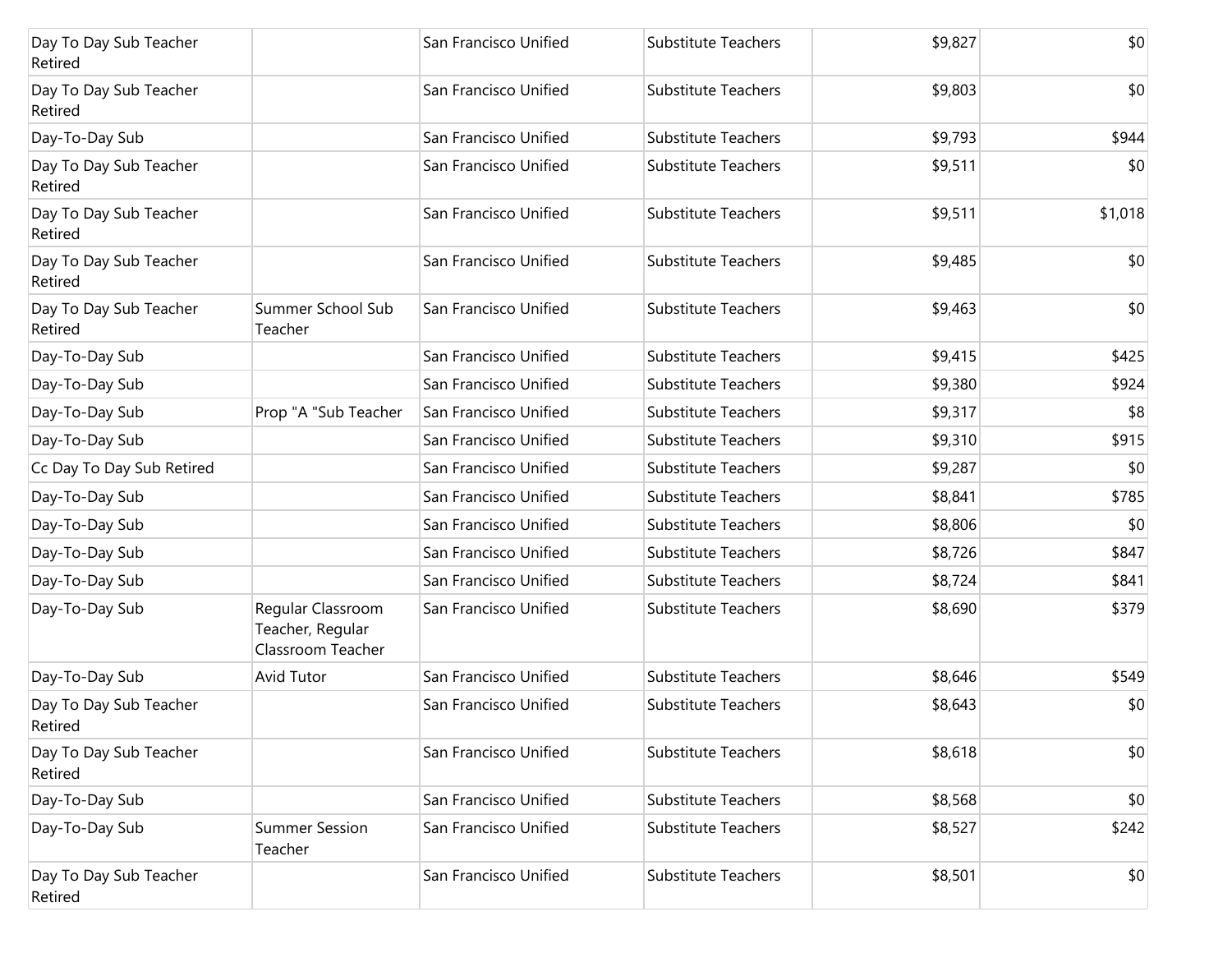| Day-To-Day Sub                    |                              | San Francisco Unified | Substitute Teachers        | \$8,489 | \$0     |
|-----------------------------------|------------------------------|-----------------------|----------------------------|---------|---------|
| Day-To-Day Sub                    |                              | San Francisco Unified | Substitute Teachers        | \$8,456 | \$842   |
| Day-To-Day Sub                    |                              | San Francisco Unified | Substitute Teachers        | \$8,298 | \$737   |
| Day To Day Sub Teacher<br>Retired |                              | San Francisco Unified | Substitute Teachers        | \$8,293 | \$0     |
| Day To Day Sub Teacher<br>Retired |                              | San Francisco Unified | Substitute Teachers        | \$8,180 | \$0     |
| Day-To-Day Sub                    |                              | San Francisco Unified | Substitute Teachers        | \$8,123 | \$871   |
| Day To Day Sub Teacher<br>Retired |                              | San Francisco Unified | Substitute Teachers        | \$8,043 | \$0     |
| Day To Day Sub Teacher<br>Retired |                              | San Francisco Unified | Substitute Teachers        | \$7,846 | \$0     |
| Children Center Day-To-Day<br>Sub | <b>Instructional Aide II</b> | San Francisco Unified | Substitute Teachers        | \$7,709 | \$660   |
| Day To Day Sub Teacher<br>Retired |                              | San Francisco Unified | Substitute Teachers        | \$7,706 | \$0     |
| Day-To-Day Sub                    | Summer School Sub<br>Teacher | San Francisco Unified | Substitute Teachers        | \$7,689 | \$0     |
| Day-To-Day Sub                    |                              | San Francisco Unified | Substitute Teachers        | \$7,632 | \$6,071 |
| Day To Day Sub Teacher<br>Retired |                              | San Francisco Unified | Substitute Teachers        | \$7,619 | \$0     |
| Day-To-Day Sub                    |                              | San Francisco Unified | Substitute Teachers        | \$7,604 | \$0     |
| Day-To-Day Sub                    | Regular Classroom<br>Teacher | San Francisco Unified | Substitute Teachers        | \$7,597 | \$414   |
| Day To Day Sub Teacher<br>Retired |                              | San Francisco Unified | Substitute Teachers        | \$7,585 | \$718   |
| Day To Day Sub Teacher<br>Retired |                              | San Francisco Unified | Substitute Teachers        | \$7,561 | \$0     |
| Day To Day Sub Teacher<br>Retired |                              | San Francisco Unified | Substitute Teachers        | \$7,550 | \$0     |
| Day-To-Day Sub                    |                              | San Francisco Unified | Substitute Teachers        | \$7,525 | \$743   |
| Day To Day Sub Teacher<br>Retired |                              | San Francisco Unified | Substitute Teachers        | \$7,515 | \$0     |
| Day To Day Sub Teacher<br>Retired |                              | San Francisco Unified | <b>Substitute Teachers</b> | \$7,480 | \$0     |
| Day-To-Day Sub                    |                              | San Francisco Unified | Substitute Teachers        | \$7,475 | \$682   |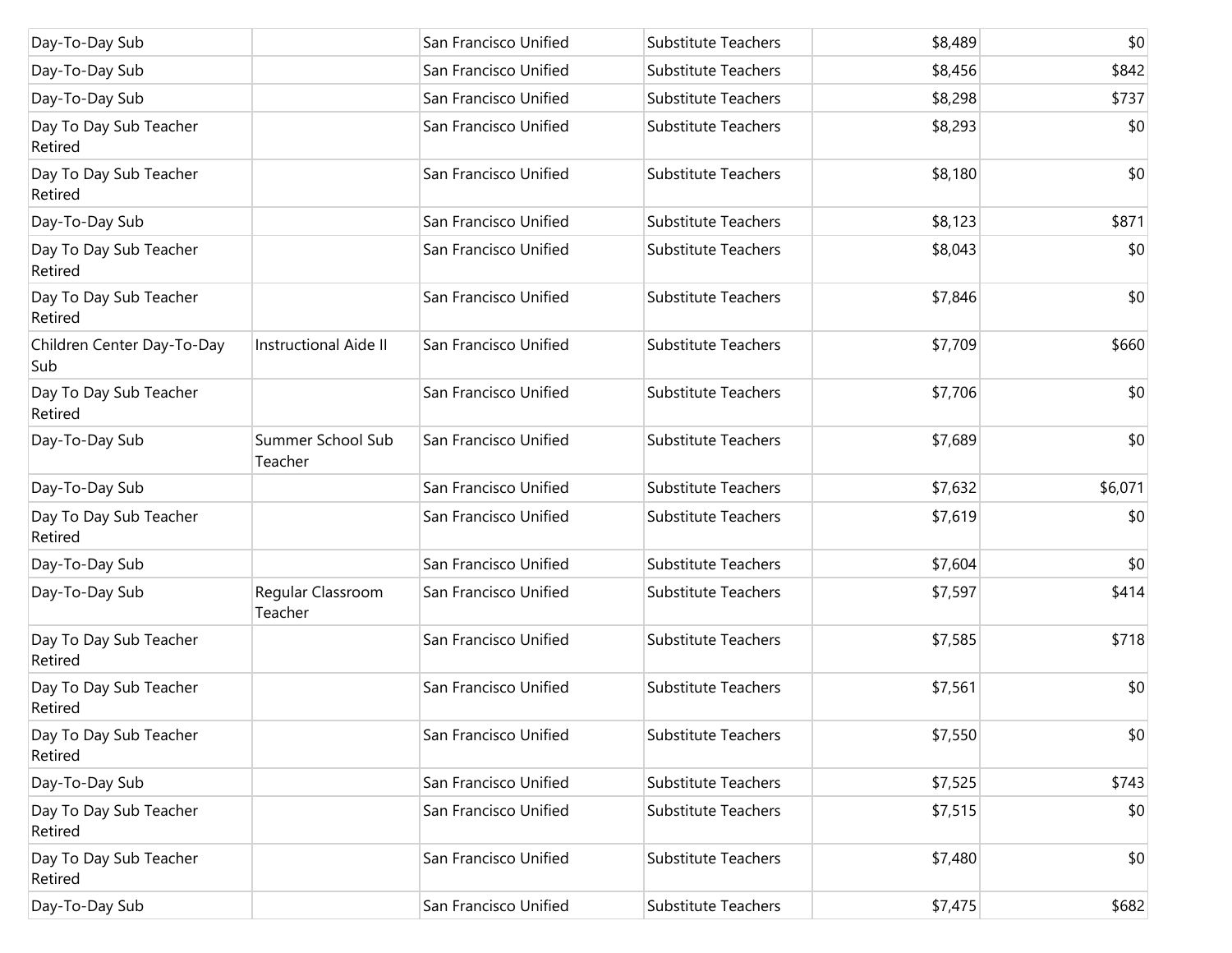| Day-To-Day Sub                    | San Francisco Unified | Substitute Teachers        | \$7,420 | \$796 |
|-----------------------------------|-----------------------|----------------------------|---------|-------|
| Day-To-Day Sub                    | San Francisco Unified | <b>Substitute Teachers</b> | \$7,403 | \$717 |
| Day-To-Day Sub                    | San Francisco Unified | Substitute Teachers        | \$7,397 | \$657 |
| Day To Day Sub Teacher<br>Retired | San Francisco Unified | <b>Substitute Teachers</b> | \$7,354 | \$0   |
| Day To Day Sub Teacher<br>Retired | San Francisco Unified | Substitute Teachers        | \$7,348 | \$0   |
| Day-To-Day Sub                    | San Francisco Unified | Substitute Teachers        | \$7,298 | \$0   |
| Day To Day Sub Teacher<br>Retired | San Francisco Unified | <b>Substitute Teachers</b> | \$7,271 | \$0   |
| Day-To-Day Sub                    | San Francisco Unified | <b>Substitute Teachers</b> | \$7,258 | \$747 |
| Day To Day Sub Teacher<br>Retired | San Francisco Unified | <b>Substitute Teachers</b> | \$7,234 | \$0   |
| Day-To-Day Sub                    | San Francisco Unified | Substitute Teachers        | \$7,232 | \$697 |
| Day To Day Sub Teacher<br>Retired | San Francisco Unified | Substitute Teachers        | \$7,129 | \$0   |
| Day-To-Day Sub                    | San Francisco Unified | Substitute Teachers        | \$7,126 | \$660 |
| Day-To-Day Sub                    | San Francisco Unified | Substitute Teachers        | \$7,117 | \$673 |
| Day-To-Day Sub                    | San Francisco Unified | Substitute Teachers        | \$7,067 | \$0   |
| Day To Day Sub Teacher<br>Retired | San Francisco Unified | Substitute Teachers        | \$7,033 | \$0   |
| Day To Day Sub Teacher<br>Retired | San Francisco Unified | <b>Substitute Teachers</b> | \$6,906 | \$0   |
| Day To Day Sub Teacher<br>Retired | San Francisco Unified | <b>Substitute Teachers</b> | \$6,773 | \$0   |
| Day To Day Sub Teacher<br>Retired | San Francisco Unified | Substitute Teachers        | \$6,766 | \$0   |
| Day To Day Sub Teacher<br>Retired | San Francisco Unified | Substitute Teachers        | \$6,762 | \$0   |
| Day To Day Sub Teacher<br>Retired | San Francisco Unified | Substitute Teachers        | \$6,762 | \$0   |
| Day-To-Day Sub                    | San Francisco Unified | Substitute Teachers        | \$6,741 | \$663 |
| Day-To-Day Sub                    | San Francisco Unified | Substitute Teachers        | \$6,736 | \$660 |
| Day To Day Sub Teacher<br>Retired | San Francisco Unified | Substitute Teachers        | \$6,707 | \$0   |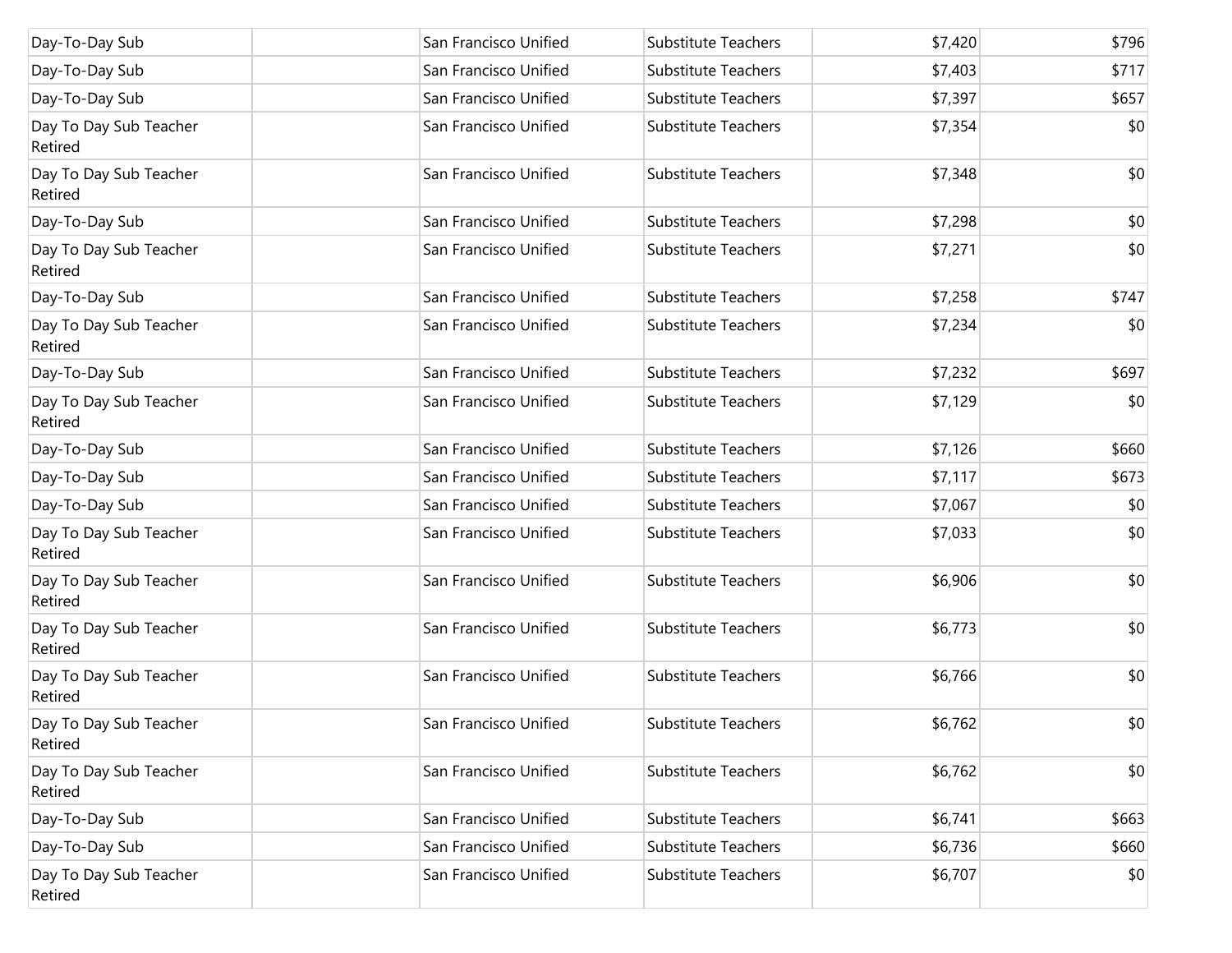| Day To Day Sub Teacher<br>Retired | Regular Classroom<br>Teacher | San Francisco Unified | <b>Substitute Teachers</b> | \$6,676 | \$0          |
|-----------------------------------|------------------------------|-----------------------|----------------------------|---------|--------------|
| Day To Day Sub Teacher<br>Retired |                              | San Francisco Unified | <b>Substitute Teachers</b> | \$6,662 | \$0          |
| Day To Day Sub Teacher<br>Retired |                              | San Francisco Unified | <b>Substitute Teachers</b> | \$6,606 | \$0          |
| Day To Day Sub Teacher<br>Retired |                              | San Francisco Unified | <b>Substitute Teachers</b> | \$6,602 | \$0          |
| Day To Day Sub Teacher<br>Retired |                              | San Francisco Unified | <b>Substitute Teachers</b> | \$6,449 | \$0          |
| Day-To-Day Sub                    |                              | San Francisco Unified | <b>Substitute Teachers</b> | \$6,436 | \$691        |
| Day-To-Day Sub                    |                              | San Francisco Unified | <b>Substitute Teachers</b> | \$6,431 | \$616        |
| Day To Day Sub Teacher<br>Retired | Summer School Sub<br>Teacher | San Francisco Unified | <b>Substitute Teachers</b> | \$6,425 | \$0          |
| Day-To-Day Sub                    |                              | San Francisco Unified | <b>Substitute Teachers</b> | \$6,416 | \$0          |
| Day-To-Day Sub                    | Prop "A "Sub Teacher         | San Francisco Unified | <b>Substitute Teachers</b> | \$6,350 | \$6,160      |
| Day To Day Sub Teacher<br>Retired |                              | San Francisco Unified | <b>Substitute Teachers</b> | \$6,273 | \$0          |
| Day-To-Day Sub                    |                              | San Francisco Unified | <b>Substitute Teachers</b> | \$6,213 | \$557        |
| Day-To-Day Sub                    | <b>Interschool Athletics</b> | San Francisco Unified | <b>Substitute Teachers</b> | \$6,209 | \$0          |
| Day-To-Day Sub                    |                              | San Francisco Unified | <b>Substitute Teachers</b> | \$6,153 | \$600        |
| Day-To-Day Sub                    |                              | San Francisco Unified | <b>Substitute Teachers</b> | \$6,130 | \$658        |
| Day To Day Sub Teacher<br>Retired |                              | San Francisco Unified | <b>Substitute Teachers</b> | \$6,103 | \$0          |
| Day-To-Day Sub                    |                              | San Francisco Unified | <b>Substitute Teachers</b> | \$6,101 | \$595        |
| Day To Day Sub Teacher<br>Retired |                              | San Francisco Unified | <b>Substitute Teachers</b> | \$6,072 | \$0          |
| Day-To-Day Sub                    |                              | San Francisco Unified | <b>Substitute Teachers</b> | \$6,058 | \$650        |
| Day To Day Sub Teacher<br>Retired |                              | San Francisco Unified | Substitute Teachers        | \$6,021 | \$0          |
| Day-To-Day Sub                    |                              | San Francisco Unified | <b>Substitute Teachers</b> | \$6,008 | \$560        |
| Day-To-Day Sub                    |                              | San Francisco Unified | <b>Substitute Teachers</b> | \$5,975 | \$531        |
| Day-To-Day Sub                    | Summer School Sub<br>Teacher | San Francisco Unified | <b>Substitute Teachers</b> | \$5,959 | \$0          |
| Day-To-Day Sub                    |                              | San Francisco Unified | Substitute Teachers        | \$5,951 | $ 10\rangle$ |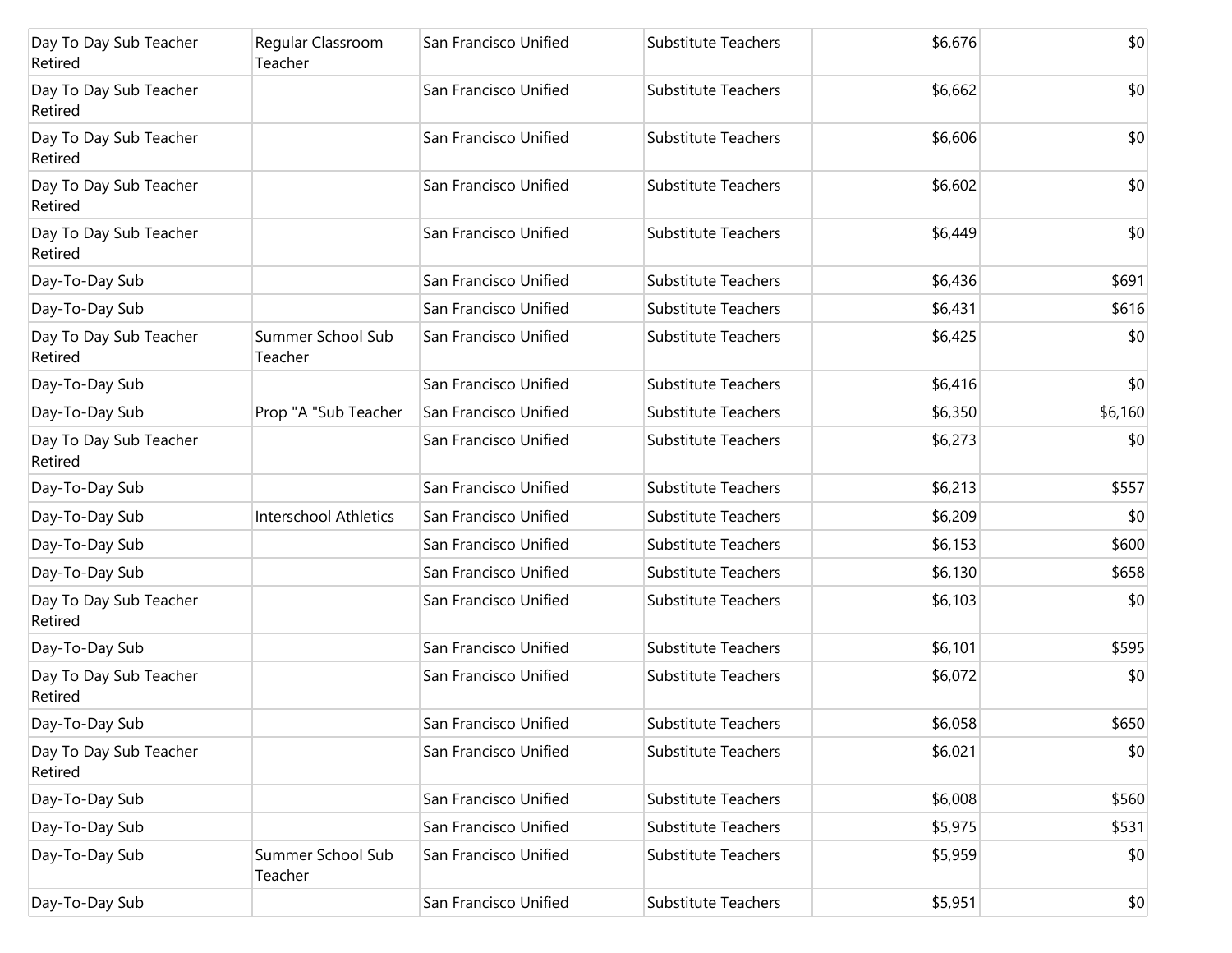| Day-To-Day Sub                    |                                                                | San Francisco Unified | <b>Substitute Teachers</b> | \$5,928 | \$0   |
|-----------------------------------|----------------------------------------------------------------|-----------------------|----------------------------|---------|-------|
| Day To Day Sub Teacher<br>Retired |                                                                | San Francisco Unified | <b>Substitute Teachers</b> | \$5,817 | \$0   |
| Day-To-Day Sub                    |                                                                | San Francisco Unified | <b>Substitute Teachers</b> | \$5,769 | \$619 |
| Day-To-Day Sub                    |                                                                | San Francisco Unified | <b>Substitute Teachers</b> | \$5,745 | \$0   |
| Day To Day Sub Teacher<br>Retired |                                                                | San Francisco Unified | <b>Substitute Teachers</b> | \$5,648 | \$0   |
| Day-To-Day Sub                    |                                                                | San Francisco Unified | <b>Substitute Teachers</b> | \$5,635 | \$546 |
| Day To Day Sub Teacher<br>Retired | Homebound / Hospital San Francisco Unified<br>Services Teacher |                       | <b>Substitute Teachers</b> | \$5,634 | \$0   |
| Day-To-Day Sub                    | Interschool Athletics                                          | San Francisco Unified | <b>Substitute Teachers</b> | \$5,614 | \$0   |
| Day-To-Day Sub                    |                                                                | San Francisco Unified | <b>Substitute Teachers</b> | \$5,610 | \$0   |
| Day To Day Sub Teacher<br>Retired |                                                                | San Francisco Unified | <b>Substitute Teachers</b> | \$5,597 | \$0   |
| Day-To-Day Sub                    |                                                                | San Francisco Unified | <b>Substitute Teachers</b> | \$5,595 | \$0   |
| Cc Day To Day Sub Retired         |                                                                | San Francisco Unified | <b>Substitute Teachers</b> | \$5,509 | \$0   |
| Day-To-Day Sub                    |                                                                | San Francisco Unified | <b>Substitute Teachers</b> | \$5,481 | \$0   |
| Day-To-Day Sub                    | Children Center Day-<br>To-Day Sub                             | San Francisco Unified | <b>Substitute Teachers</b> | \$5,475 | \$542 |
| Day To Day Sub Teacher<br>Retired |                                                                | San Francisco Unified | <b>Substitute Teachers</b> | \$5,443 | \$0   |
| Day To Day Sub Teacher<br>Retired |                                                                | San Francisco Unified | <b>Substitute Teachers</b> | \$5,442 | \$0   |
| Day To Day Sub Teacher<br>Retired |                                                                | San Francisco Unified | <b>Substitute Teachers</b> | \$5,310 | \$0   |
| Day-To-Day Sub                    |                                                                | San Francisco Unified | <b>Substitute Teachers</b> | \$5,300 | \$0   |
| Day-To-Day Sub                    |                                                                | San Francisco Unified | <b>Substitute Teachers</b> | \$5,266 | \$500 |
| Day To Day Sub Teacher<br>Retired |                                                                | San Francisco Unified | Substitute Teachers        | \$5,222 | \$0   |
| Day To Day Sub Teacher<br>Retired |                                                                | San Francisco Unified | Substitute Teachers        | \$5,215 | \$0   |
| Day-To-Day Sub                    |                                                                | San Francisco Unified | <b>Substitute Teachers</b> | \$5,167 | \$480 |
| Day To Day Sub Teacher<br>Retired |                                                                | San Francisco Unified | <b>Substitute Teachers</b> | \$5,114 | \$0   |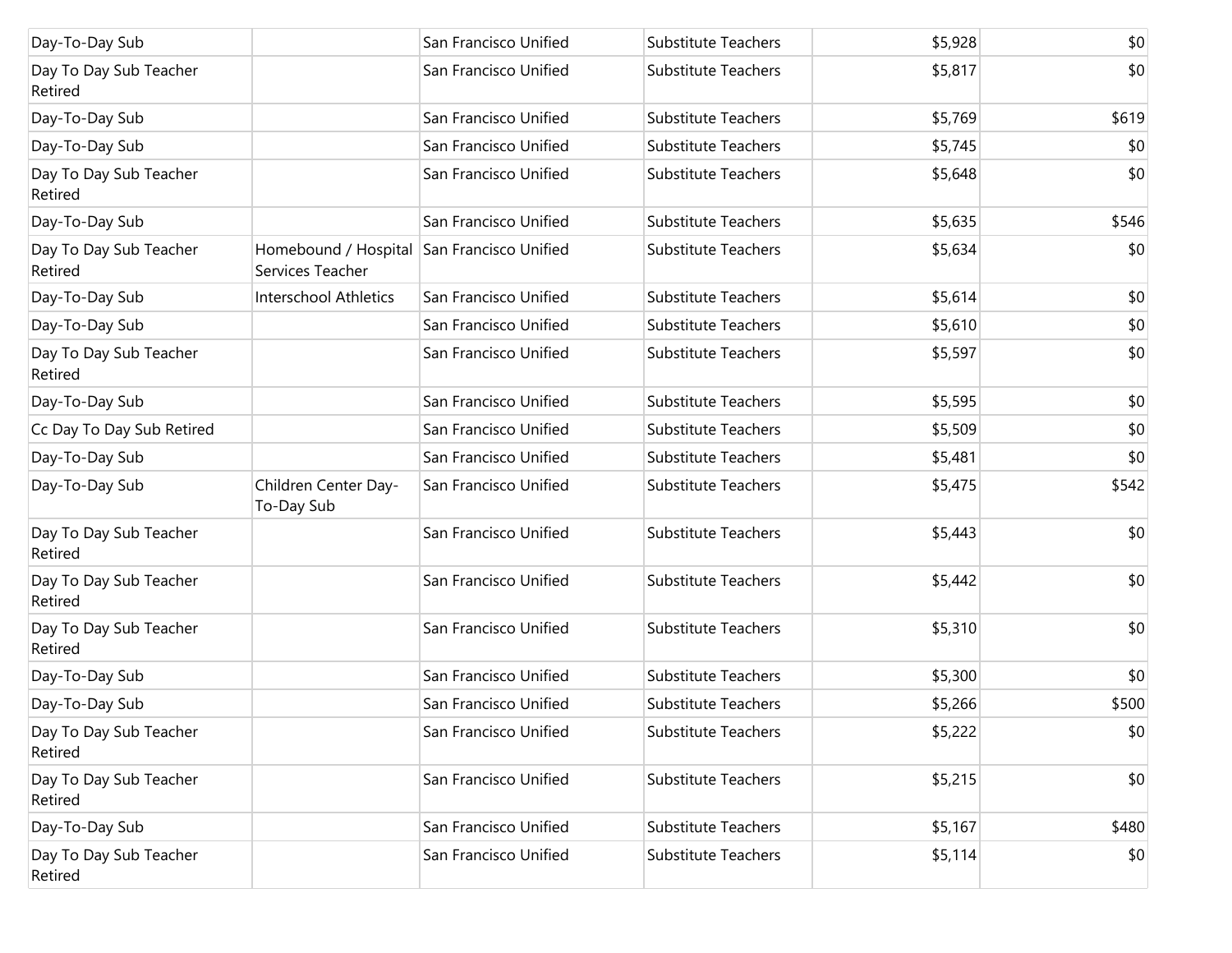| Day To Day Sub Teacher<br>Retired |                                                                     | San Francisco Unified | Substitute Teachers        | \$5,114 | \$0   |
|-----------------------------------|---------------------------------------------------------------------|-----------------------|----------------------------|---------|-------|
| Day-To-Day Sub                    |                                                                     | San Francisco Unified | Substitute Teachers        | \$4,976 | \$379 |
| Day-To-Day Sub                    |                                                                     | San Francisco Unified | Substitute Teachers        | \$4,957 | \$440 |
| Day To Day Sub Teacher<br>Retired |                                                                     | San Francisco Unified | Substitute Teachers        | \$4,909 | \$0   |
| Day To Day Sub Teacher<br>Retired |                                                                     | San Francisco Unified | Substitute Teachers        | \$4,904 | \$0   |
| Day-To-Day Sub                    |                                                                     | San Francisco Unified | <b>Substitute Teachers</b> | \$4,881 | \$459 |
| Day-To-Day Sub                    |                                                                     | San Francisco Unified | Substitute Teachers        | \$4,874 | \$486 |
| Day-To-Day Sub                    |                                                                     | San Francisco Unified | Substitute Teachers        | \$4,801 | \$428 |
| Day-To-Day Sub                    |                                                                     | San Francisco Unified | Substitute Teachers        | \$4,775 | \$455 |
| Day To Day Sub Teacher<br>Retired |                                                                     | San Francisco Unified | <b>Substitute Teachers</b> | \$4,746 | \$0   |
| Day To Day Sub Teacher<br>Retired |                                                                     | San Francisco Unified | Substitute Teachers        | \$4,737 | \$0   |
| Day-To-Day Sub                    |                                                                     | San Francisco Unified | Substitute Teachers        | \$4,733 | \$0   |
| Day To Day Sub Teacher<br>Retired |                                                                     | San Francisco Unified | Substitute Teachers        | \$4,641 | \$0   |
| Day-To-Day Sub                    |                                                                     | San Francisco Unified | Substitute Teachers        | \$4,600 | \$494 |
| Day To Day Sub Teacher<br>Retired |                                                                     | San Francisco Unified | Substitute Teachers        | \$4,598 | \$0   |
| Cc Day To Day Sub Retired         | <b>Summer Session</b><br>Teacher, Day To Day<br>Sub Teacher Retired | San Francisco Unified | Substitute Teachers        | \$4,593 | \$0   |
| Day To Day Sub Teacher<br>Retired |                                                                     | San Francisco Unified | Substitute Teachers        | \$4,583 | \$0   |
| Day-To-Day Sub                    |                                                                     | San Francisco Unified | Substitute Teachers        | \$4,476 | \$0   |
| Day-To-Day Sub                    |                                                                     | San Francisco Unified | Substitute Teachers        | \$4,471 | \$480 |
| Day-To-Day Sub                    |                                                                     | San Francisco Unified | Substitute Teachers        | \$4,471 | \$240 |
| Day-To-Day Sub                    |                                                                     | San Francisco Unified | Substitute Teachers        | \$4,446 | \$433 |
| Day-To-Day Sub                    |                                                                     | San Francisco Unified | Substitute Teachers        | \$4,399 | \$387 |
| Day-To-Day Sub                    | Moderate/Severe<br>Rs/Sdc                                           | San Francisco Unified | Substitute Teachers        | \$4,372 | \$0   |
| Day-To-Day Sub                    |                                                                     | San Francisco Unified | Substitute Teachers        | \$4,367 | \$388 |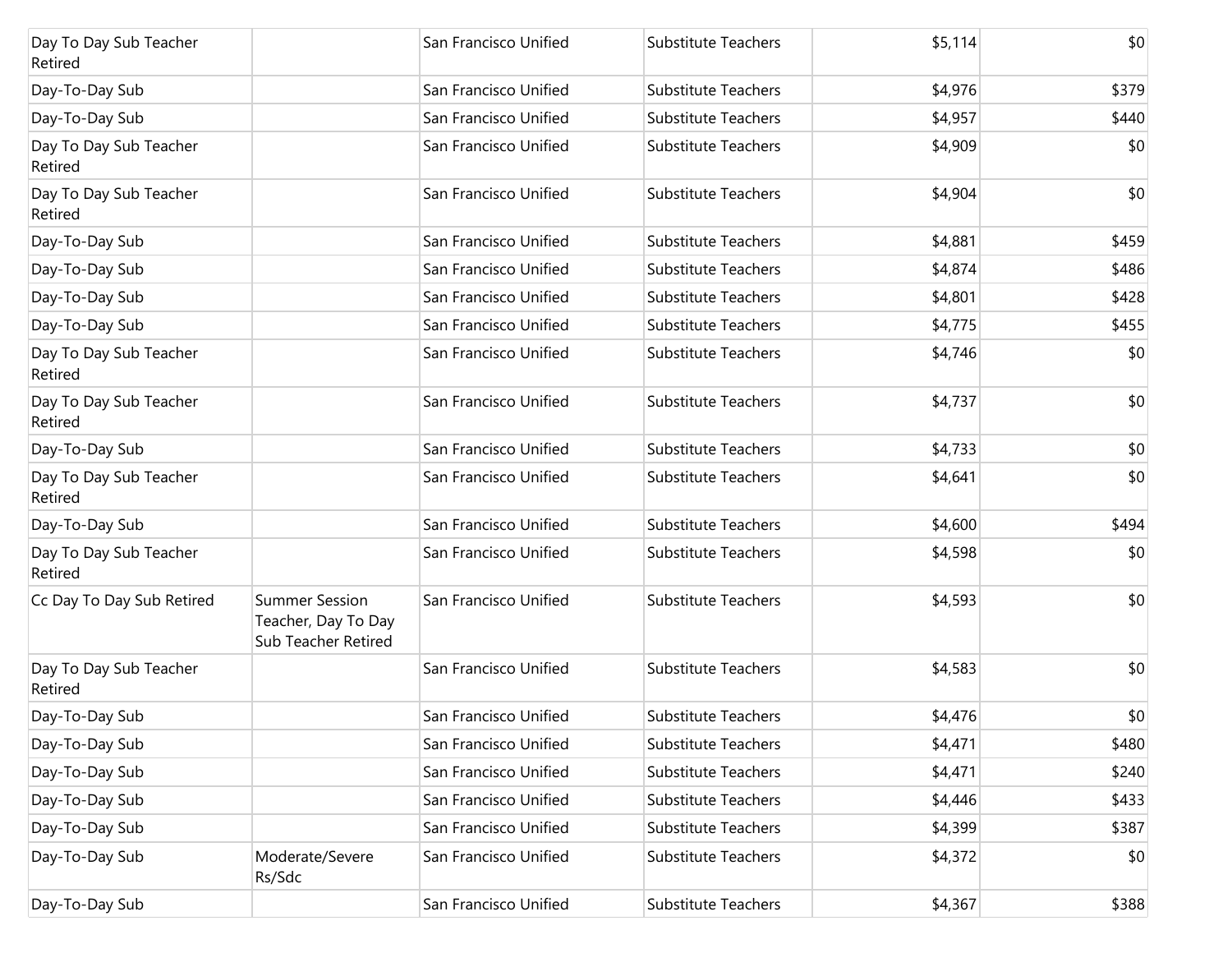| Cc Day To Day Sub Retired         | Children's Center<br>Teacher 4/7 | San Francisco Unified | <b>Substitute Teachers</b> | \$4,351 | \$155   |
|-----------------------------------|----------------------------------|-----------------------|----------------------------|---------|---------|
| Day To Day Sub Teacher<br>Retired |                                  | San Francisco Unified | <b>Substitute Teachers</b> | \$4,320 | \$0     |
| Day-To-Day Sub                    |                                  | San Francisco Unified | <b>Substitute Teachers</b> | \$4,289 | \$0     |
| Day-To-Day Sub                    |                                  | San Francisco Unified | Substitute Teachers        | \$4,263 | \$0     |
| Day To Day Sub Teacher<br>Retired |                                  | San Francisco Unified | <b>Substitute Teachers</b> | \$4,218 | \$0     |
| Day-To-Day Sub                    |                                  | San Francisco Unified | <b>Substitute Teachers</b> | \$4,202 | \$380   |
| Day-To-Day Sub                    |                                  | San Francisco Unified | <b>Substitute Teachers</b> | \$4,182 | \$0     |
| Day To Day Sub Teacher<br>Retired |                                  | San Francisco Unified | <b>Substitute Teachers</b> | \$4,173 | \$0     |
| Day To Day Sub Teacher<br>Retired |                                  | San Francisco Unified | <b>Substitute Teachers</b> | \$4,168 | \$0     |
| Day-To-Day Sub                    |                                  | San Francisco Unified | <b>Substitute Teachers</b> | \$4,167 | \$381   |
| Cc Day To Day Sub Retired         |                                  | San Francisco Unified | <b>Substitute Teachers</b> | \$4,155 | \$0     |
| Day To Day Sub Teacher<br>Retired |                                  | San Francisco Unified | <b>Substitute Teachers</b> | \$4,129 | \$0     |
| Day-To-Day Sub                    |                                  | San Francisco Unified | Substitute Teachers        | \$4,121 | \$0     |
| Day-To-Day Sub                    |                                  | San Francisco Unified | <b>Substitute Teachers</b> | \$4,111 | \$217   |
| Day-To-Day Sub                    |                                  | San Francisco Unified | <b>Substitute Teachers</b> | \$4,053 | \$0     |
| Day To Day Sub Teacher<br>Retired |                                  | San Francisco Unified | <b>Substitute Teachers</b> | \$4,000 | \$0     |
| Day-To-Day Sub                    |                                  | San Francisco Unified | <b>Substitute Teachers</b> | \$3,996 | \$376   |
| Day-To-Day Sub                    |                                  | San Francisco Unified | <b>Substitute Teachers</b> | \$3,966 | \$426   |
| Day-To-Day Sub                    |                                  | San Francisco Unified | <b>Substitute Teachers</b> | \$3,966 | \$279   |
| Day-To-Day Sub                    |                                  | San Francisco Unified | <b>Substitute Teachers</b> | \$3,894 | \$418   |
| Day-To-Day Sub                    | Prop "A "Sub Teacher             | San Francisco Unified | <b>Substitute Teachers</b> | \$3,863 | \$3,175 |
| Day To Day Sub Teacher<br>Retired |                                  | San Francisco Unified | <b>Substitute Teachers</b> | \$3,845 | \$0     |
| Day-To-Day Sub                    |                                  | San Francisco Unified | Substitute Teachers        | \$3,838 | \$397   |
| Day-To-Day Sub                    |                                  | San Francisco Unified | Substitute Teachers        | \$3,822 | \$0     |
| Day-To-Day Sub                    |                                  | San Francisco Unified | Substitute Teachers        | \$3,750 | \$402   |
| Day-To-Day Sub                    |                                  | San Francisco Unified | Substitute Teachers        | \$3,750 | \$248   |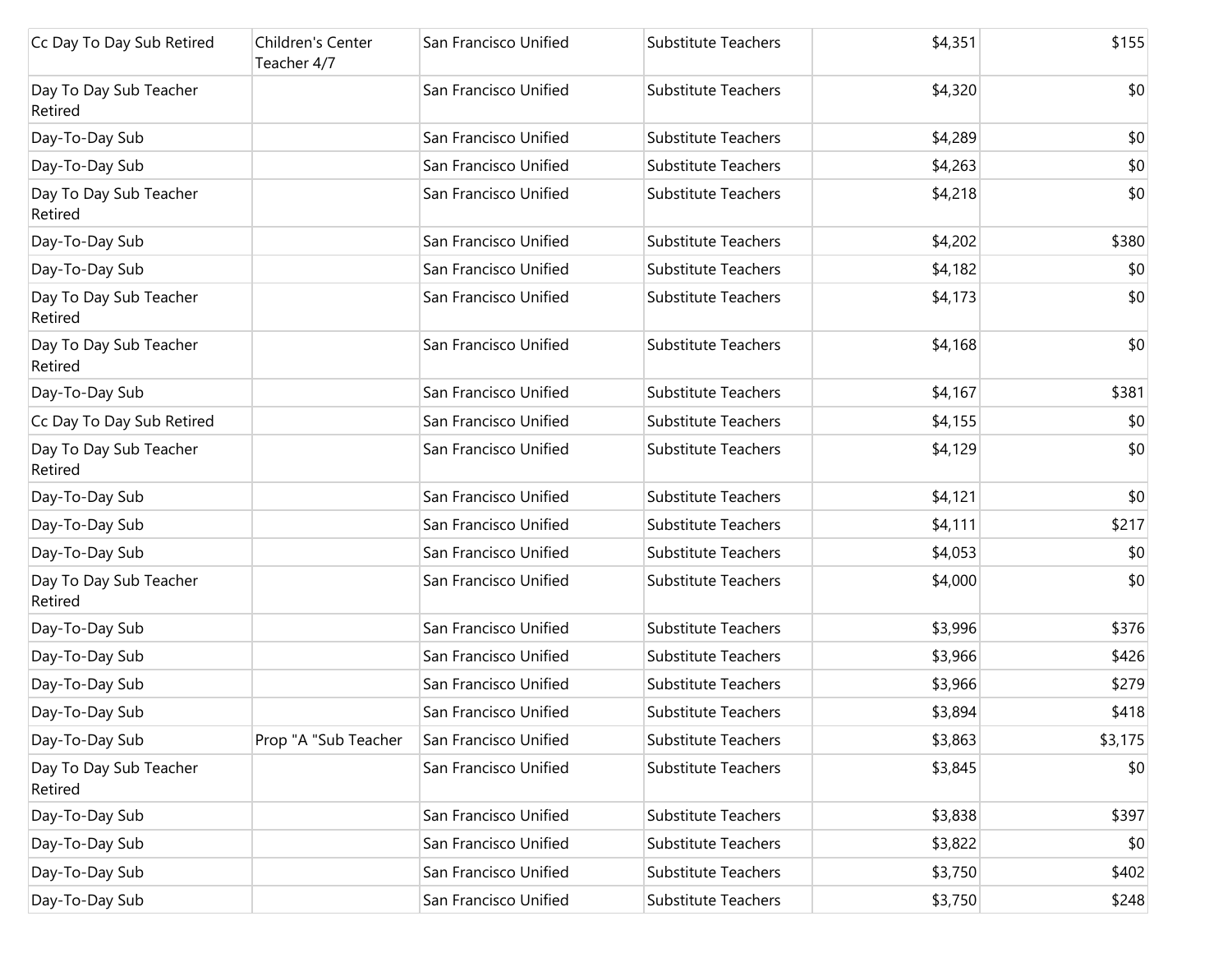| Day-To-Day Sub                    |                                         | San Francisco Unified | <b>Substitute Teachers</b> | \$3,716 | \$357 |
|-----------------------------------|-----------------------------------------|-----------------------|----------------------------|---------|-------|
| Day-To-Day Sub                    |                                         | San Francisco Unified | <b>Substitute Teachers</b> | \$3,678 | \$85  |
| Day-To-Day Sub                    |                                         | San Francisco Unified | <b>Substitute Teachers</b> | \$3,676 | \$356 |
| Day-To-Day Sub                    |                                         | San Francisco Unified | <b>Substitute Teachers</b> | \$3,606 | \$0   |
| Day To Day Sub Teacher<br>Retired |                                         | San Francisco Unified | <b>Substitute Teachers</b> | \$3,432 | \$0   |
| Day To Day Sub Teacher<br>Retired |                                         | San Francisco Unified | <b>Substitute Teachers</b> | \$3,415 | \$0   |
| Day-To-Day Sub                    |                                         | San Francisco Unified | <b>Substitute Teachers</b> | \$3,410 | \$303 |
| Day-To-Day Sub                    |                                         | San Francisco Unified | <b>Substitute Teachers</b> | \$3,401 | \$361 |
| Day To Day Sub Teacher<br>Retired |                                         | San Francisco Unified | <b>Substitute Teachers</b> | \$3,388 | \$0   |
| Day-To-Day Sub                    | <b>Instructional Aide II</b><br>Spec Ed | San Francisco Unified | <b>Substitute Teachers</b> | \$3,320 | \$0   |
| Day To Day Sub Teacher<br>Retired |                                         | San Francisco Unified | <b>Substitute Teachers</b> | \$3,268 | \$0   |
| Cc Day To Day Sub Retired         |                                         | San Francisco Unified | <b>Substitute Teachers</b> | \$3,259 | \$0   |
| Day-To-Day Sub                    |                                         | San Francisco Unified | <b>Substitute Teachers</b> | \$3,208 | \$298 |
| Day To Day Sub Teacher<br>Retired |                                         | San Francisco Unified | <b>Substitute Teachers</b> | \$3,200 | \$0   |
| Day-To-Day Sub                    |                                         | San Francisco Unified | <b>Substitute Teachers</b> | \$3,197 | \$289 |
| Day-To-Day Sub                    |                                         | San Francisco Unified | <b>Substitute Teachers</b> | \$3,173 | \$340 |
| Day-To-Day Sub                    |                                         | San Francisco Unified | <b>Substitute Teachers</b> | \$3,126 | \$0   |
| Day To Day Sub Teacher<br>Retired |                                         | San Francisco Unified | <b>Substitute Teachers</b> | \$3,067 | \$0   |
| Day To Day Sub Teacher<br>Retired |                                         | San Francisco Unified | <b>Substitute Teachers</b> | \$3,067 | \$0   |
| Day To Day Sub Teacher<br>Retired |                                         | San Francisco Unified | Substitute Teachers        | \$3,000 | \$0   |
| Day-To-Day Sub                    |                                         | San Francisco Unified | <b>Substitute Teachers</b> | \$2,984 | \$265 |
| Day-To-Day Sub                    |                                         | San Francisco Unified | <b>Substitute Teachers</b> | \$2,925 | \$0   |
| Day-To-Day Sub                    |                                         | San Francisco Unified | <b>Substitute Teachers</b> | \$2,891 | \$257 |
| Day-To-Day Sub                    |                                         | San Francisco Unified | Substitute Teachers        | \$2,885 | \$108 |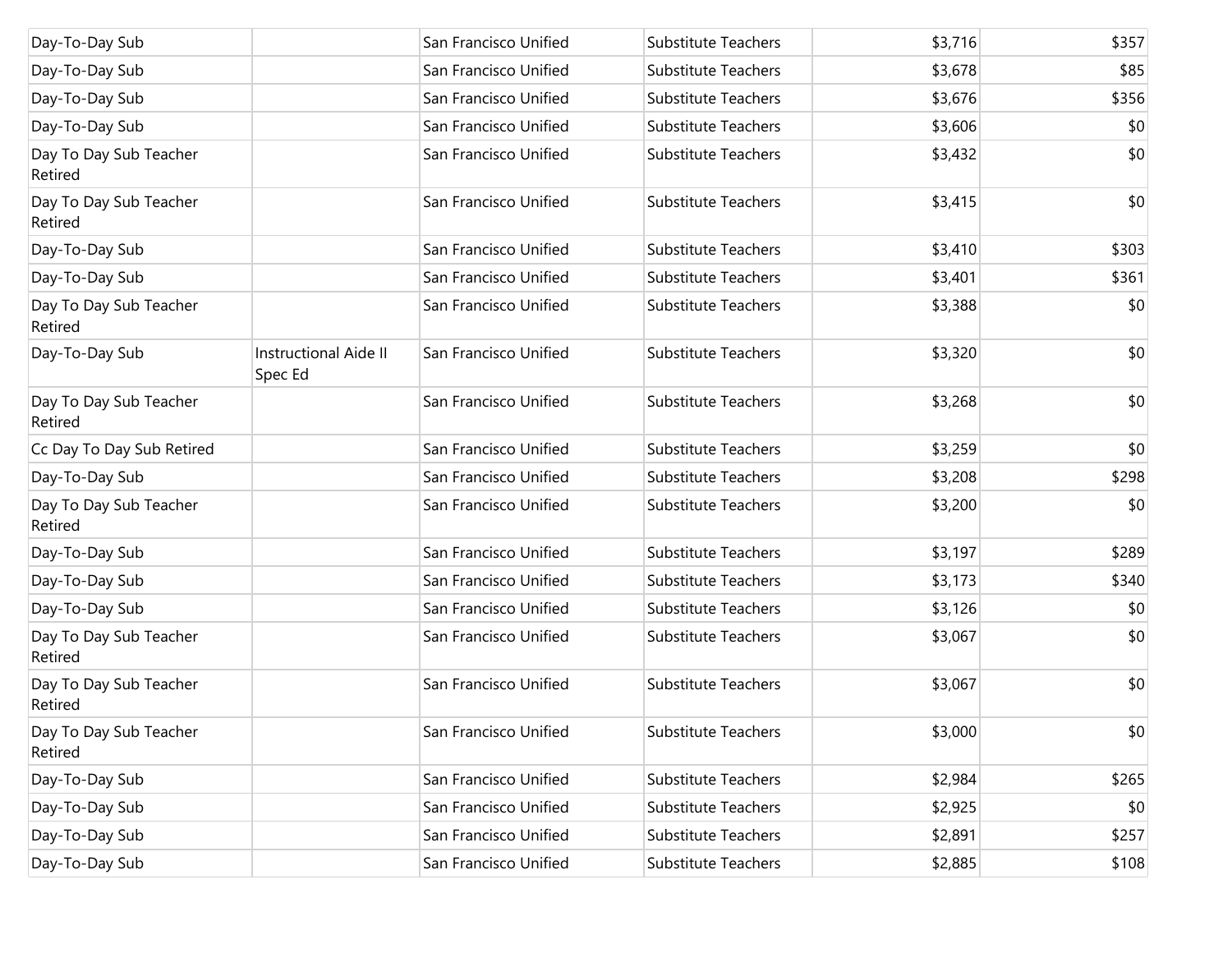| Day To Day Sub Teacher<br>Retired |                                             | San Francisco Unified | Substitute Teachers        | \$2,872 | \$0   |
|-----------------------------------|---------------------------------------------|-----------------------|----------------------------|---------|-------|
| Day To Day Sub Teacher<br>Retired | Eld Classroom Teacher San Francisco Unified |                       | Substitute Teachers        | \$2,803 | \$0   |
| Day-To-Day Sub                    |                                             | San Francisco Unified | Substitute Teachers        | \$2,796 | \$0   |
| Day To Day Sub Teacher<br>Retired |                                             | San Francisco Unified | Substitute Teachers        | \$2,793 | \$0   |
| Day-To-Day Sub                    |                                             | San Francisco Unified | Substitute Teachers        | \$2,792 | \$0   |
| Day-To-Day Sub                    |                                             | San Francisco Unified | <b>Substitute Teachers</b> | \$2,781 | \$247 |
| Day-To-Day Sub                    |                                             | San Francisco Unified | Substitute Teachers        | \$2,740 | \$46  |
| Day-To-Day Sub                    |                                             | San Francisco Unified | <b>Substitute Teachers</b> | \$2,712 | \$250 |
| Day-To-Day Sub                    |                                             | San Francisco Unified | <b>Substitute Teachers</b> | \$2,692 | \$0   |
| Day-To-Day Sub                    |                                             | San Francisco Unified | <b>Substitute Teachers</b> | \$2,629 | \$0   |
| Day To Day Sub Teacher<br>Retired |                                             | San Francisco Unified | <b>Substitute Teachers</b> | \$2,611 | \$0   |
| Day-To-Day Sub                    |                                             | San Francisco Unified | Substitute Teachers        | \$2,594 | \$252 |
| Day-To-Day Sub                    |                                             | San Francisco Unified | Substitute Teachers        | \$2,558 | \$227 |
| Day-To-Day Sub                    |                                             | San Francisco Unified | Substitute Teachers        | \$2,558 | \$230 |
| Day-To-Day Sub                    |                                             | San Francisco Unified | Substitute Teachers        | \$2,558 | \$0   |
| Day To Day Sub Teacher<br>Retired |                                             | San Francisco Unified | <b>Substitute Teachers</b> | \$2,555 | \$0   |
| Day To Day Sub Teacher<br>Retired |                                             | San Francisco Unified | Substitute Teachers        | \$2,520 | \$0   |
| Day-To-Day Sub                    |                                             | San Francisco Unified | Substitute Teachers        | \$2,498 | \$268 |
| Day To Day Sub Teacher<br>Retired |                                             | San Francisco Unified | Substitute Teachers        | \$2,452 | \$0   |
| Day-To-Day Sub                    |                                             | San Francisco Unified | Substitute Teachers        | \$2,452 | \$93  |
| Day-To-Day Sub                    |                                             | San Francisco Unified | Substitute Teachers        | \$2,452 | \$0   |
| Day-To-Day Sub                    |                                             | San Francisco Unified | Substitute Teachers        | \$2,446 | \$217 |
| Day-To-Day Sub                    |                                             | San Francisco Unified | <b>Substitute Teachers</b> | \$2,380 | \$132 |
| Day-To-Day Sub                    |                                             | San Francisco Unified | Substitute Teachers        | \$2,307 | \$232 |
| Day-To-Day Sub                    |                                             | San Francisco Unified | Substitute Teachers        | \$2,236 | \$240 |
| Day-To-Day Sub                    |                                             | San Francisco Unified | Substitute Teachers        | \$2,236 | \$0   |
| Day-To-Day Sub                    |                                             | San Francisco Unified | Substitute Teachers        | \$2,229 | \$0   |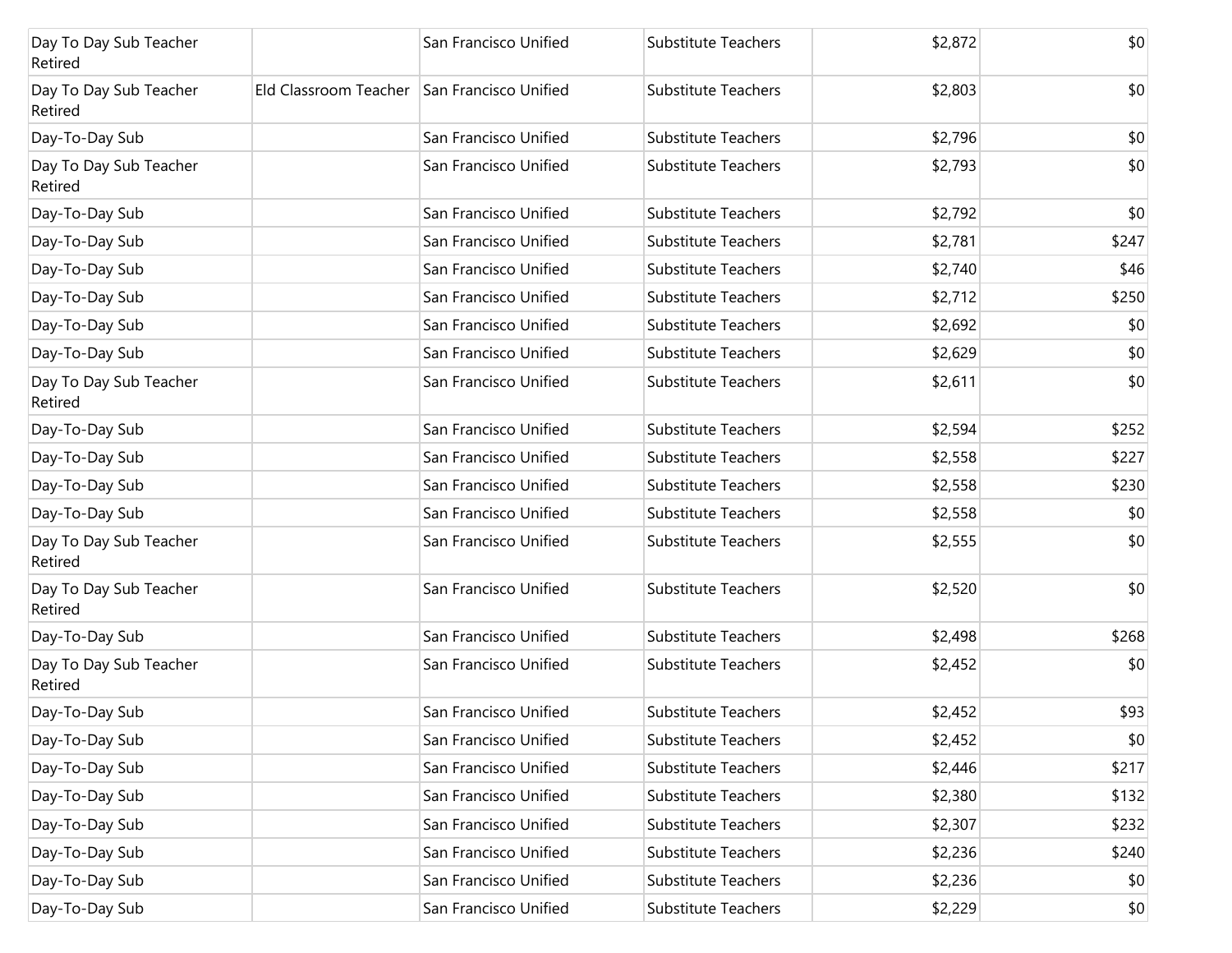| Day-To-Day Sub                    |                                          | San Francisco Unified | <b>Substitute Teachers</b> | \$2,208 | \$0   |
|-----------------------------------|------------------------------------------|-----------------------|----------------------------|---------|-------|
| Day-To-Day Sub                    |                                          | San Francisco Unified | <b>Substitute Teachers</b> | \$2,163 | \$232 |
| Day-To-Day Sub                    |                                          | San Francisco Unified | <b>Substitute Teachers</b> | \$2,163 | \$232 |
| Day-To-Day Sub                    |                                          | San Francisco Unified | <b>Substitute Teachers</b> | \$2,132 | \$189 |
| Day-To-Day Sub                    |                                          | San Francisco Unified | <b>Substitute Teachers</b> | \$2,019 | \$0   |
| Day-To-Day Sub                    |                                          | San Francisco Unified | <b>Substitute Teachers</b> | \$2,019 | \$0   |
| Day-To-Day Sub                    |                                          | San Francisco Unified | <b>Substitute Teachers</b> | \$2,019 | \$217 |
| Day-To-Day Sub                    |                                          | San Francisco Unified | <b>Substitute Teachers</b> | \$1,918 | \$170 |
| Day-To-Day Sub                    |                                          | San Francisco Unified | <b>Substitute Teachers</b> | \$1,875 | \$108 |
| Day To Day Sub Teacher<br>Retired |                                          | San Francisco Unified | <b>Substitute Teachers</b> | \$1,875 | \$0   |
| Day-To-Day Sub                    |                                          | San Francisco Unified | <b>Substitute Teachers</b> | \$1,847 | \$164 |
| Day To Day Sub Teacher<br>Retired | <b>Retired Administrators</b><br>Per Con | San Francisco Unified | <b>Substitute Teachers</b> | \$1,794 | \$0   |
| Day-To-Day Sub                    |                                          | San Francisco Unified | Substitute Teachers        | \$1,785 | \$169 |
| Day-To-Day Sub                    |                                          | San Francisco Unified | <b>Substitute Teachers</b> | \$1,731 | \$0   |
| Day To Day Sub Teacher<br>Retired |                                          | San Francisco Unified | <b>Substitute Teachers</b> | \$1,713 | \$0   |
| Day To Day Sub Teacher<br>Retired |                                          | San Francisco Unified | <b>Substitute Teachers</b> | \$1,708 | \$0   |
| Day-To-Day Sub                    |                                          | San Francisco Unified | Substitute Teachers        | \$1,704 | \$0   |
| Day To Day Sub Teacher<br>Retired |                                          | San Francisco Unified | <b>Substitute Teachers</b> | \$1,659 | \$0   |
| Day-To-Day Sub                    |                                          | San Francisco Unified | <b>Substitute Teachers</b> | \$1,587 | \$0   |
| Day-To-Day Sub                    |                                          | San Francisco Unified | <b>Substitute Teachers</b> | \$1,587 | \$0   |
| Day To Day Sub Teacher<br>Retired |                                          | San Francisco Unified | <b>Substitute Teachers</b> | \$1,582 | \$0   |
| Day-To-Day Sub                    |                                          | San Francisco Unified | <b>Substitute Teachers</b> | \$1,574 | \$0   |
| Day To Day Sub Teacher<br>Retired |                                          | San Francisco Unified | <b>Substitute Teachers</b> | \$1,571 | \$0   |
| Day-To-Day Sub                    |                                          | San Francisco Unified | <b>Substitute Teachers</b> | \$1,514 | \$163 |
| Day-To-Day Sub                    |                                          | San Francisco Unified | <b>Substitute Teachers</b> | \$1,492 | \$0   |
| Day-To-Day Sub                    | Children Center Day-<br>To-Day Sub       | San Francisco Unified | Substitute Teachers        | \$1,464 | \$157 |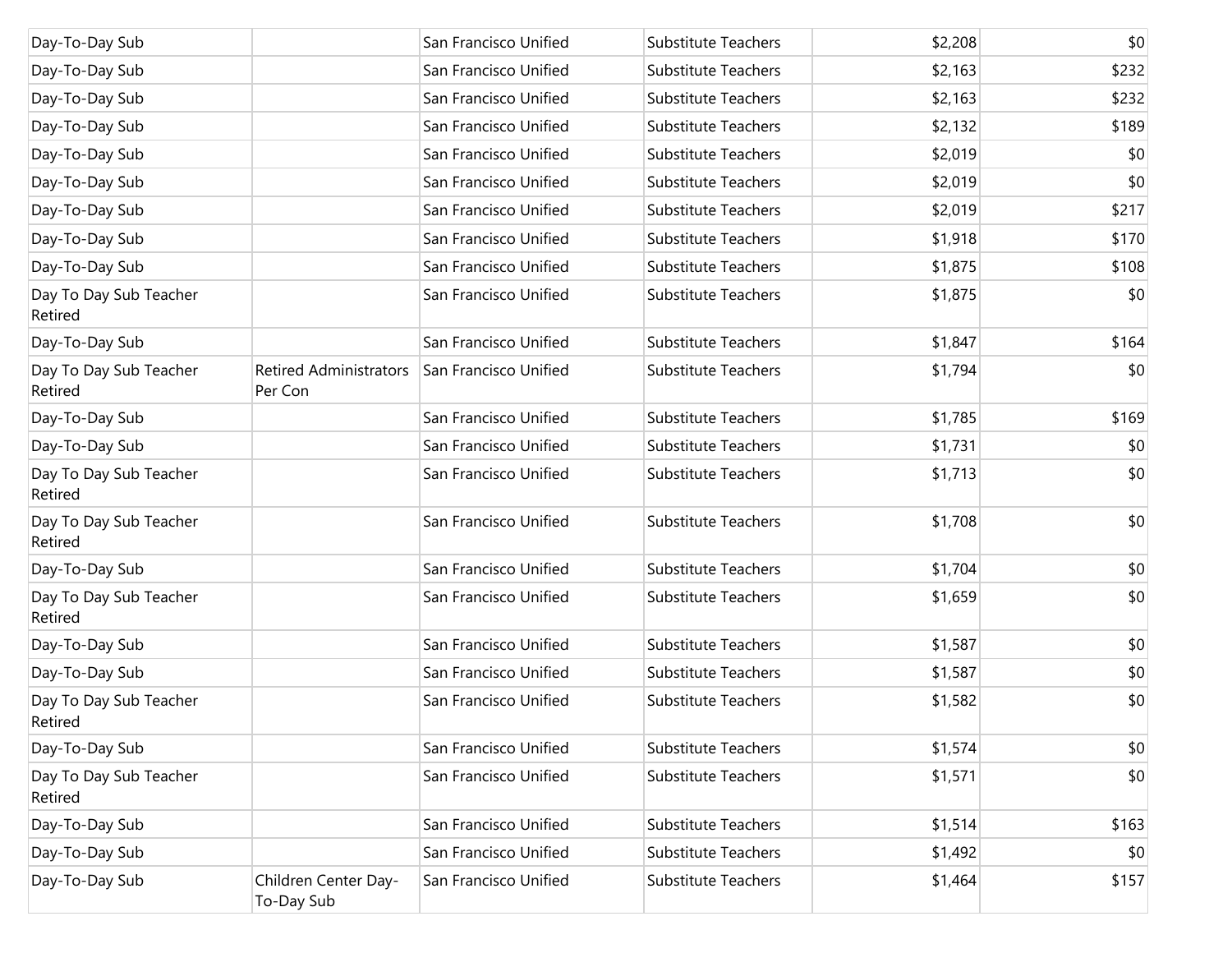| Day To Day Sub Teacher<br>Retired  |                | San Francisco Unified | Substitute Teachers        | \$1,459 | \$0   |
|------------------------------------|----------------|-----------------------|----------------------------|---------|-------|
| Day-To-Day Sub                     |                | San Francisco Unified | <b>Substitute Teachers</b> | \$1,442 | \$0   |
| Day-To-Day Sub                     |                | San Francisco Unified | <b>Substitute Teachers</b> | \$1,442 | \$155 |
| Day-To-Day Sub                     |                | San Francisco Unified | <b>Substitute Teachers</b> | \$1,442 | \$155 |
| Day-To-Day Sub                     |                | San Francisco Unified | <b>Substitute Teachers</b> | \$1,421 | \$126 |
| Day-To-Day Sub                     |                | San Francisco Unified | <b>Substitute Teachers</b> | \$1,421 | \$399 |
| Day-To-Day Sub                     |                | San Francisco Unified | <b>Substitute Teachers</b> | \$1,421 | \$126 |
| Day-To-Day Sub                     |                | San Francisco Unified | <b>Substitute Teachers</b> | \$1,421 | \$126 |
| Day-To-Day Sub                     |                | San Francisco Unified | <b>Substitute Teachers</b> | \$1,421 | \$126 |
| Children Center Day-To-Day<br> Sub | Day-To-Day Sub | San Francisco Unified | <b>Substitute Teachers</b> | \$1,382 | \$127 |
| Day To Day Sub Teacher<br>Retired  |                | San Francisco Unified | Substitute Teachers        | \$1,375 | \$0   |
| Day-To-Day Sub                     |                | San Francisco Unified | <b>Substitute Teachers</b> | \$1,370 | \$0   |
| Day To Day Sub Teacher<br>Retired  |                | San Francisco Unified | <b>Substitute Teachers</b> | \$1,306 | \$0   |
| Day-To-Day Sub                     |                | San Francisco Unified | <b>Substitute Teachers</b> | \$1,298 | \$0   |
| Day-To-Day Sub                     |                | San Francisco Unified | <b>Substitute Teachers</b> | \$1,298 | \$139 |
| Day-To-Day Sub                     |                | San Francisco Unified | <b>Substitute Teachers</b> | \$1,298 | \$0   |
| Day-To-Day Sub                     |                | San Francisco Unified | <b>Substitute Teachers</b> | \$1,298 | \$0   |
| Day-To-Day Sub                     |                | San Francisco Unified | <b>Substitute Teachers</b> | \$1,279 | \$114 |
| Day-To-Day Sub                     |                | San Francisco Unified | <b>Substitute Teachers</b> | \$1,279 | \$114 |
| Day-To-Day Sub                     |                | San Francisco Unified | <b>Substitute Teachers</b> | \$1,249 | \$111 |
| Day To Day Sub Teacher<br>Retired  |                | San Francisco Unified | <b>Substitute Teachers</b> | \$1,241 | \$0   |
| Day-To-Day Sub                     |                | San Francisco Unified | <b>Substitute Teachers</b> | \$1,154 | \$0   |
| Day-To-Day Sub                     |                | San Francisco Unified | <b>Substitute Teachers</b> | \$1,151 | \$0   |
| Day-To-Day Sub                     |                | San Francisco Unified | <b>Substitute Teachers</b> | \$1,148 | \$102 |
| Day To Day Sub Teacher<br>Retired  |                | San Francisco Unified | <b>Substitute Teachers</b> | \$1,147 | \$0   |
| Day-To-Day Sub                     |                | San Francisco Unified | <b>Substitute Teachers</b> | \$1,082 | \$116 |
| Children Center Day-To-Day<br>Sub  |                | San Francisco Unified | Substitute Teachers        | \$1,016 | \$0   |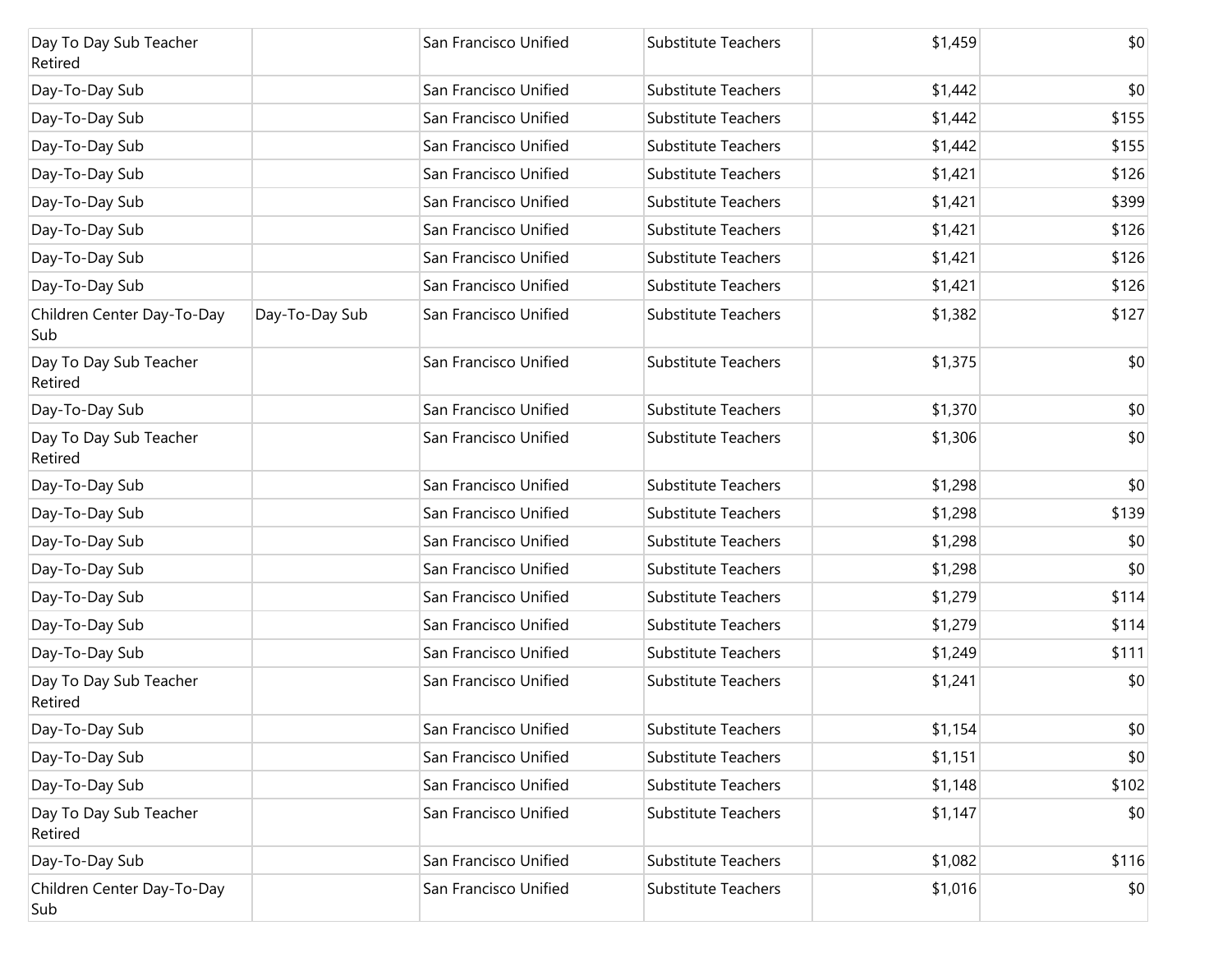| Day-To-Day Sub                    | San Francisco Unified | Substitute Teachers        | \$1,010 | \$0   |
|-----------------------------------|-----------------------|----------------------------|---------|-------|
| Day-To-Day Sub                    | San Francisco Unified | Substitute Teachers        | \$1,010 | \$0   |
| Day-To-Day Sub                    | San Francisco Unified | Substitute Teachers        | \$1,010 | \$0   |
| Day-To-Day Sub                    | San Francisco Unified | Substitute Teachers        | \$1,010 | \$108 |
| Day-To-Day Sub                    | San Francisco Unified | Substitute Teachers        | \$1,010 | \$0   |
| Day To Day Sub Teacher<br>Retired | San Francisco Unified | Substitute Teachers        | \$1,010 | \$0   |
| Day-To-Day Sub                    | San Francisco Unified | Substitute Teachers        | \$998   | \$0   |
| Day-To-Day Sub                    | San Francisco Unified | <b>Substitute Teachers</b> | \$995   | \$88  |
| Day-To-Day Sub                    | San Francisco Unified | Substitute Teachers        | \$995   | \$63  |
| Day-To-Day Sub                    | San Francisco Unified | Substitute Teachers        | \$937   | \$85  |
| Day-To-Day Sub                    | San Francisco Unified | Substitute Teachers        | \$865   | \$0   |
| Day-To-Day Sub                    | San Francisco Unified | Substitute Teachers        | \$865   | \$93  |
| Day-To-Day Sub                    | San Francisco Unified | <b>Substitute Teachers</b> | \$865   | \$0   |
| Day-To-Day Sub                    | San Francisco Unified | Substitute Teachers        | \$865   | \$77  |
| Day-To-Day Sub                    | San Francisco Unified | <b>Substitute Teachers</b> | \$853   | \$76  |
| Day-To-Day Sub                    | San Francisco Unified | Substitute Teachers        | \$853   | \$0   |
| Day-To-Day Sub                    | San Francisco Unified | Substitute Teachers        | \$853   | \$76  |
| Day-To-Day Sub                    | San Francisco Unified | Substitute Teachers        | \$853   | \$0   |
| Day To Day Sub Teacher<br>Retired | San Francisco Unified | <b>Substitute Teachers</b> | \$853   | \$0   |
| Day-To-Day Sub                    | San Francisco Unified | Substitute Teachers        | \$838   | \$0   |
| Day-To-Day Sub                    | San Francisco Unified | Substitute Teachers        | \$793   | \$46  |
| Day-To-Day Sub                    | San Francisco Unified | Substitute Teachers        | \$793   | \$0   |
| Day To Day Sub Teacher<br>Retired | San Francisco Unified | Substitute Teachers        | \$782   | \$0   |
| Day To Day Sub Teacher<br>Retired | San Francisco Unified | Substitute Teachers        | \$736   | \$0   |
| Day-To-Day Sub                    | San Francisco Unified | Substitute Teachers        | \$721   | \$15  |
| Day-To-Day Sub                    | San Francisco Unified | Substitute Teachers        | \$721   | \$77  |
| Day-To-Day Sub                    | San Francisco Unified | Substitute Teachers        | \$721   | \$77  |
| Day-To-Day Sub                    | San Francisco Unified | Substitute Teachers        | \$721   | \$46  |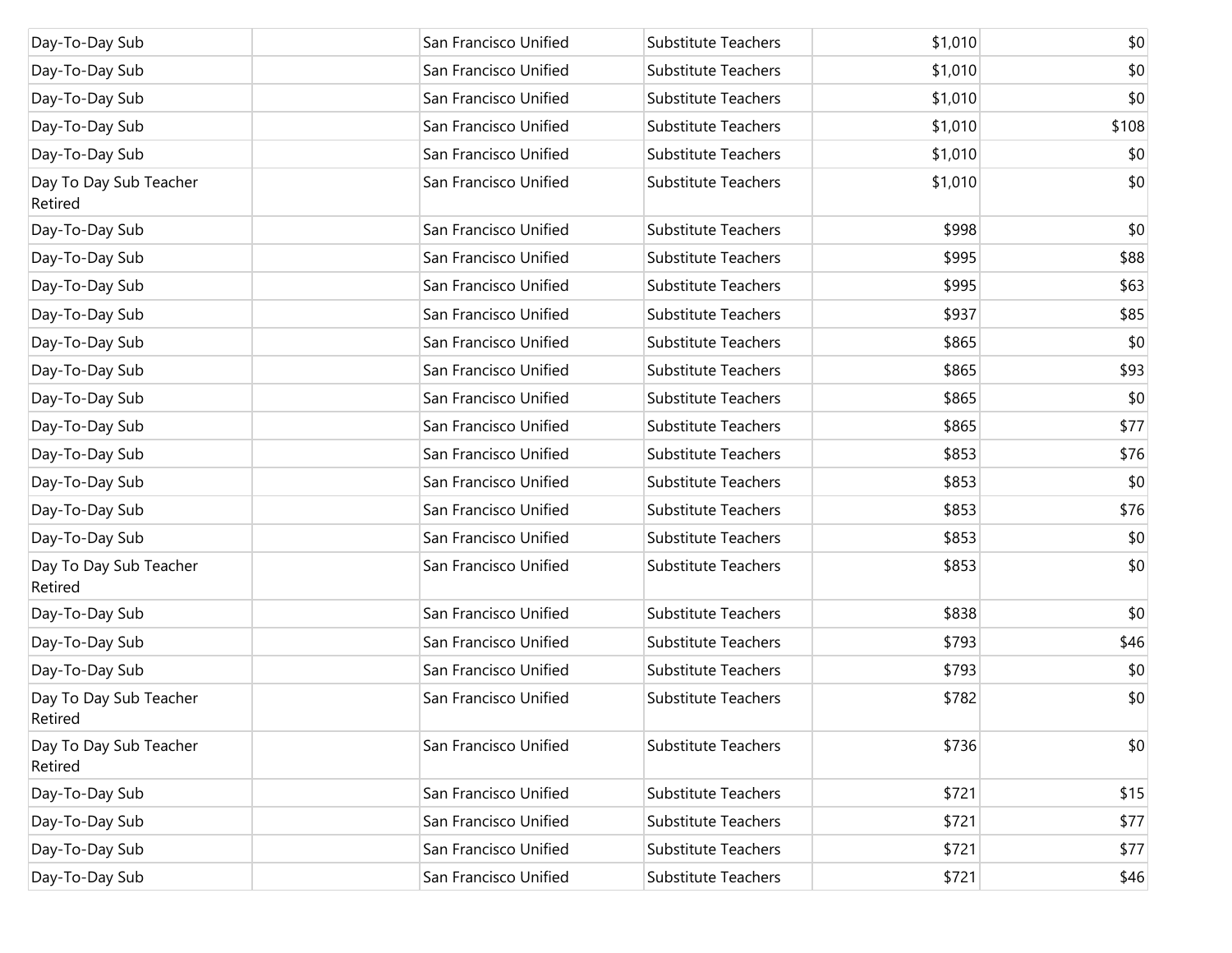| Day To Day Sub Teacher<br>Retired |                                         | San Francisco Unified | Substitute Teachers        | \$721 | \$0  |
|-----------------------------------|-----------------------------------------|-----------------------|----------------------------|-------|------|
| Day-To-Day Sub                    |                                         | San Francisco Unified | <b>Substitute Teachers</b> | \$710 | \$63 |
| Day-To-Day Sub                    |                                         | San Francisco Unified | <b>Substitute Teachers</b> | \$710 | \$63 |
| Day-To-Day Sub                    |                                         | San Francisco Unified | <b>Substitute Teachers</b> | \$642 | \$0  |
| Day-To-Day Sub                    |                                         | San Francisco Unified | <b>Substitute Teachers</b> | \$577 | \$62 |
| Day-To-Day Sub                    |                                         | San Francisco Unified | <b>Substitute Teachers</b> | \$571 | \$0  |
| Day-To-Day Sub                    |                                         | San Francisco Unified | <b>Substitute Teachers</b> | \$568 | \$0  |
| Day-To-Day Sub                    |                                         | San Francisco Unified | <b>Substitute Teachers</b> | \$568 | \$0  |
| Day-To-Day Sub                    |                                         | San Francisco Unified | <b>Substitute Teachers</b> | \$568 | \$0  |
| Day To Day Sub Teacher<br>Retired |                                         | San Francisco Unified | <b>Substitute Teachers</b> | \$568 | \$0  |
| Day To Day Sub Teacher<br>Retired |                                         | San Francisco Unified | <b>Substitute Teachers</b> | \$564 | \$0  |
| Day-To-Day Sub                    |                                         | San Francisco Unified | <b>Substitute Teachers</b> | \$505 | \$54 |
| Day-To-Day Sub                    | <b>Instructional Aide II</b><br>Spec Ed | San Francisco Unified | <b>Substitute Teachers</b> | \$501 | \$48 |
| Day-To-Day Sub                    |                                         | San Francisco Unified | <b>Substitute Teachers</b> | \$497 | \$0  |
| Day To Day Sub Teacher<br>Retired |                                         | San Francisco Unified | <b>Substitute Teachers</b> | \$437 | \$0  |
| Day-To-Day Sub                    |                                         | San Francisco Unified | <b>Substitute Teachers</b> | \$433 | \$0  |
| Day-To-Day Sub                    |                                         | San Francisco Unified | Substitute Teachers        | \$433 | \$46 |
| Day-To-Day Sub                    |                                         | San Francisco Unified | <b>Substitute Teachers</b> | \$433 | \$0  |
| Day-To-Day Sub                    |                                         | San Francisco Unified | <b>Substitute Teachers</b> | \$433 | \$0  |
| Day-To-Day Sub                    |                                         | San Francisco Unified | Substitute Teachers        | \$433 | \$46 |
| Day-To-Day Sub                    |                                         | San Francisco Unified | <b>Substitute Teachers</b> | \$433 | \$46 |
| Day-To-Day Sub                    |                                         | San Francisco Unified | Substitute Teachers        | \$428 | \$41 |
| Day-To-Day Sub                    |                                         | San Francisco Unified | <b>Substitute Teachers</b> | \$426 | \$38 |
| Day-To-Day Sub                    |                                         | San Francisco Unified | <b>Substitute Teachers</b> | \$426 | \$0  |
| Day-To-Day Sub                    |                                         | San Francisco Unified | Substitute Teachers        | \$426 | \$38 |
| Day-To-Day Sub                    |                                         | San Francisco Unified | Substitute Teachers        | \$426 | \$0  |
| Day-To-Day Sub                    |                                         | San Francisco Unified | Substitute Teachers        | \$366 | \$33 |
| Day-To-Day Sub                    |                                         | San Francisco Unified | Substitute Teachers        | \$344 | \$31 |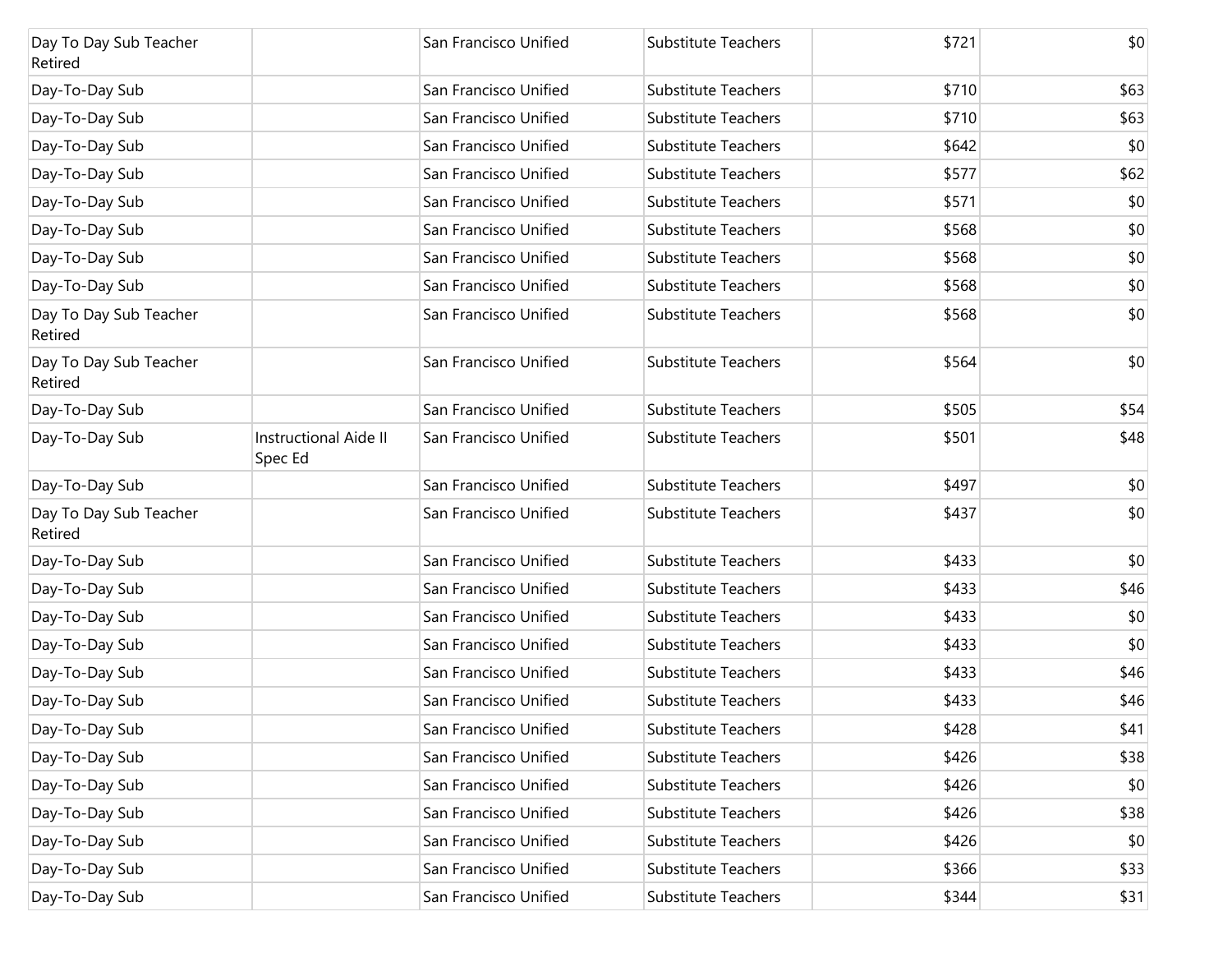| Day To Day Sub Teacher<br>Retired | San Francisco Unified | Substitute Teachers        | \$315 | \$0  |
|-----------------------------------|-----------------------|----------------------------|-------|------|
| Day To Day Sub Teacher<br>Retired | San Francisco Unified | Substitute Teachers        | \$314 | \$0  |
| Day To Day Sub Teacher<br>Retired | San Francisco Unified | Substitute Teachers        | \$304 | \$0  |
| Day-To-Day Sub                    | San Francisco Unified | <b>Substitute Teachers</b> | \$293 | \$31 |
| Day-To-Day Sub                    | San Francisco Unified | <b>Substitute Teachers</b> | \$288 | \$0  |
| Day-To-Day Sub                    | San Francisco Unified | <b>Substitute Teachers</b> | \$288 | \$0  |
| Day-To-Day Sub                    | San Francisco Unified | <b>Substitute Teachers</b> | \$288 | \$0  |
| Day-To-Day Sub                    | San Francisco Unified | <b>Substitute Teachers</b> | \$288 | \$31 |
| Day-To-Day Sub                    | San Francisco Unified | <b>Substitute Teachers</b> | \$288 | \$0  |
| Day-To-Day Sub                    | San Francisco Unified | <b>Substitute Teachers</b> | \$284 | \$25 |
| Day-To-Day Sub                    | San Francisco Unified | <b>Substitute Teachers</b> | \$284 | \$25 |
| Day-To-Day Sub                    | San Francisco Unified | <b>Substitute Teachers</b> | \$284 | \$0  |
| Day-To-Day Sub                    | San Francisco Unified | <b>Substitute Teachers</b> | \$284 | \$0  |
| Day To Day Sub Teacher<br>Retired | San Francisco Unified | <b>Substitute Teachers</b> | \$284 | \$0  |
| Day-To-Day Sub                    | San Francisco Unified | Substitute Teachers        | \$244 | \$22 |
| Day-To-Day Sub                    | San Francisco Unified | Substitute Teachers        | \$218 | \$0  |
| Day-To-Day Sub                    | San Francisco Unified | Substitute Teachers        | \$185 | \$0  |
| Day-To-Day Sub                    | San Francisco Unified | Substitute Teachers        | \$156 | \$14 |
| Day-To-Day Sub                    | San Francisco Unified | Substitute Teachers        | \$147 | \$13 |
| Day-To-Day Sub                    | San Francisco Unified | Substitute Teachers        | \$144 | \$15 |
| Day-To-Day Sub                    | San Francisco Unified | Substitute Teachers        | \$144 | \$0  |
| Day-To-Day Sub                    | San Francisco Unified | <b>Substitute Teachers</b> | \$144 | \$0  |
| Day-To-Day Sub                    | San Francisco Unified | Substitute Teachers        | \$144 | \$0  |
| Day-To-Day Sub                    | San Francisco Unified | Substitute Teachers        | \$144 | \$0  |
| Day-To-Day Sub                    | San Francisco Unified | Substitute Teachers        | \$144 | \$0  |
| Day-To-Day Sub                    | San Francisco Unified | <b>Substitute Teachers</b> | \$144 | \$0  |
| Day-To-Day Sub                    | San Francisco Unified | Substitute Teachers        | \$144 | \$0  |
| Day-To-Day Sub                    | San Francisco Unified | Substitute Teachers        | \$144 | \$15 |
| Day-To-Day Sub                    | San Francisco Unified | Substitute Teachers        | \$144 | \$0  |